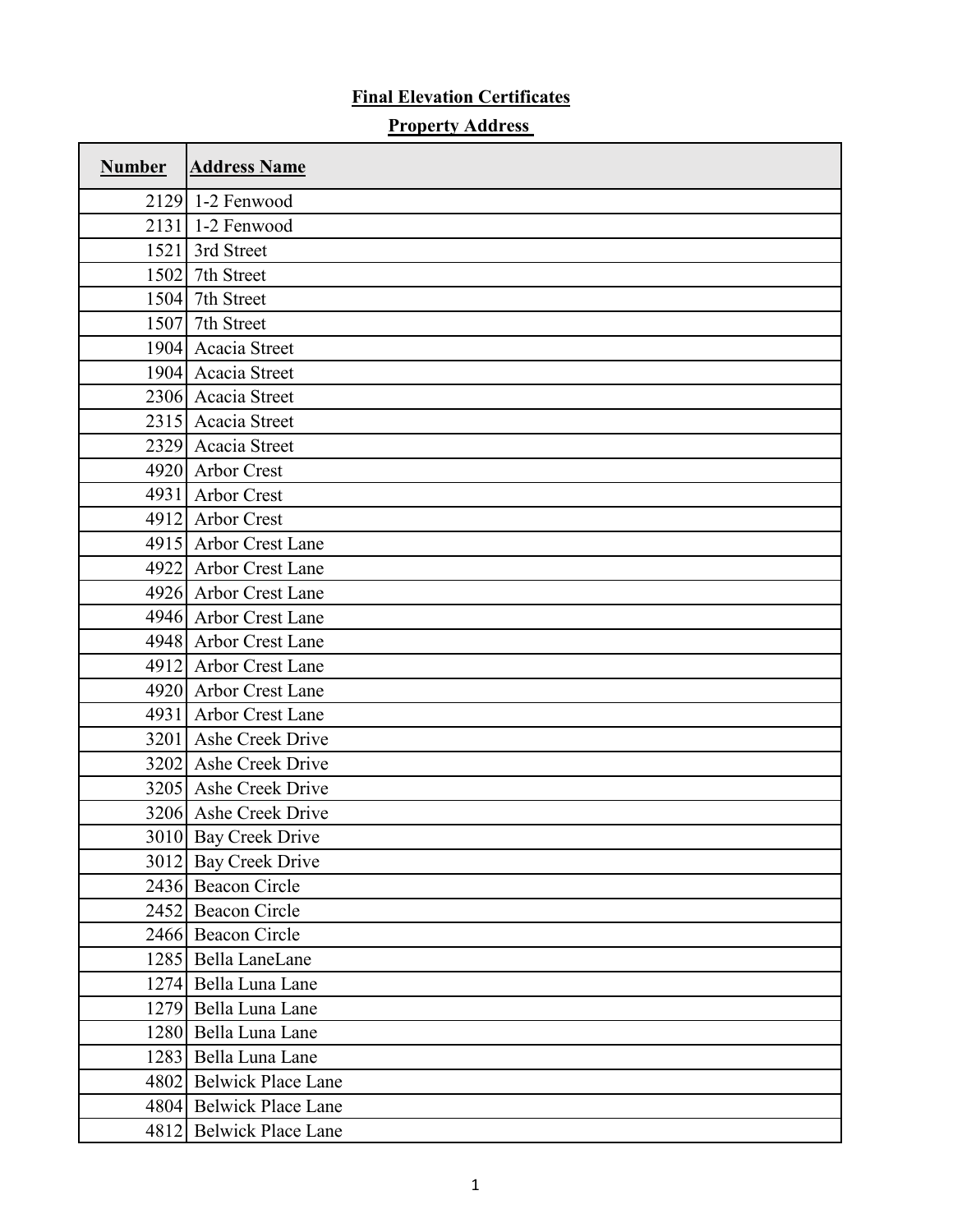| <b>Number</b> | <b>Address Name</b>                           |
|---------------|-----------------------------------------------|
|               | 2710 Bent Tree Trail                          |
|               | 1080 Bess Road                                |
|               | 1090 Bess Road                                |
|               | 2720 Blue Bonnett Street                      |
|               | 3131 Blue Sage Court                          |
|               | 3133 Blue Sage Court                          |
|               | 3134 Blue Sage Court                          |
|               | 3135 Blue Sage Court                          |
|               | 3136 Blue Sage Court                          |
|               | 3137 Blue Sage Court                          |
|               | 3139 Blue Sage Court                          |
|               | 3140 Blue Sage Court                          |
|               | 2220 Brae Lane                                |
|               | 3103 Braepark Court                           |
|               | 3105 Braepark Court                           |
|               | 3110 Braepark Court                           |
|               | 3122 Braepark Court                           |
|               | 3123 Braepark Court                           |
|               | 2505 Brooks River Lane                        |
|               | 3026 Bryant                                   |
|               | 3002 Bryant Lane                              |
|               | 6400 Calder Drive                             |
|               | 6400 Calder Drive                             |
|               | 3535 Calder Road                              |
|               | 3635 Calder Road                              |
|               | 6621 Calder Road Bay Colony Recreation Center |
|               | 2511 Cambria Court                            |
|               | 3026 Cambridge Meadow Lane                    |
|               | 3007 Cambridge Meadows Lane                   |
|               | 3008 Cambridge Meadows Lane                   |
|               | 3011 Cambridge Meadows Lane                   |
| 3017          | Cambridge Meadows Lane                        |
| 3019          | Cambridge Meadows Lane                        |
|               | 3027 Cambridge Meadows Lane                   |
| 3028          | Cambridge Meadows Lane                        |
| 3029          | Cambridge Meadows Lane                        |
| 3031          | Cambridge Meadows Lane                        |
| 3106          | Cambridge Meadows Lane                        |
|               | 3107 Cambridge Meadows Lane                   |
|               | 3108 Cambridge Meadows Lane                   |
|               | 3110 Cambridge Meadows Lane                   |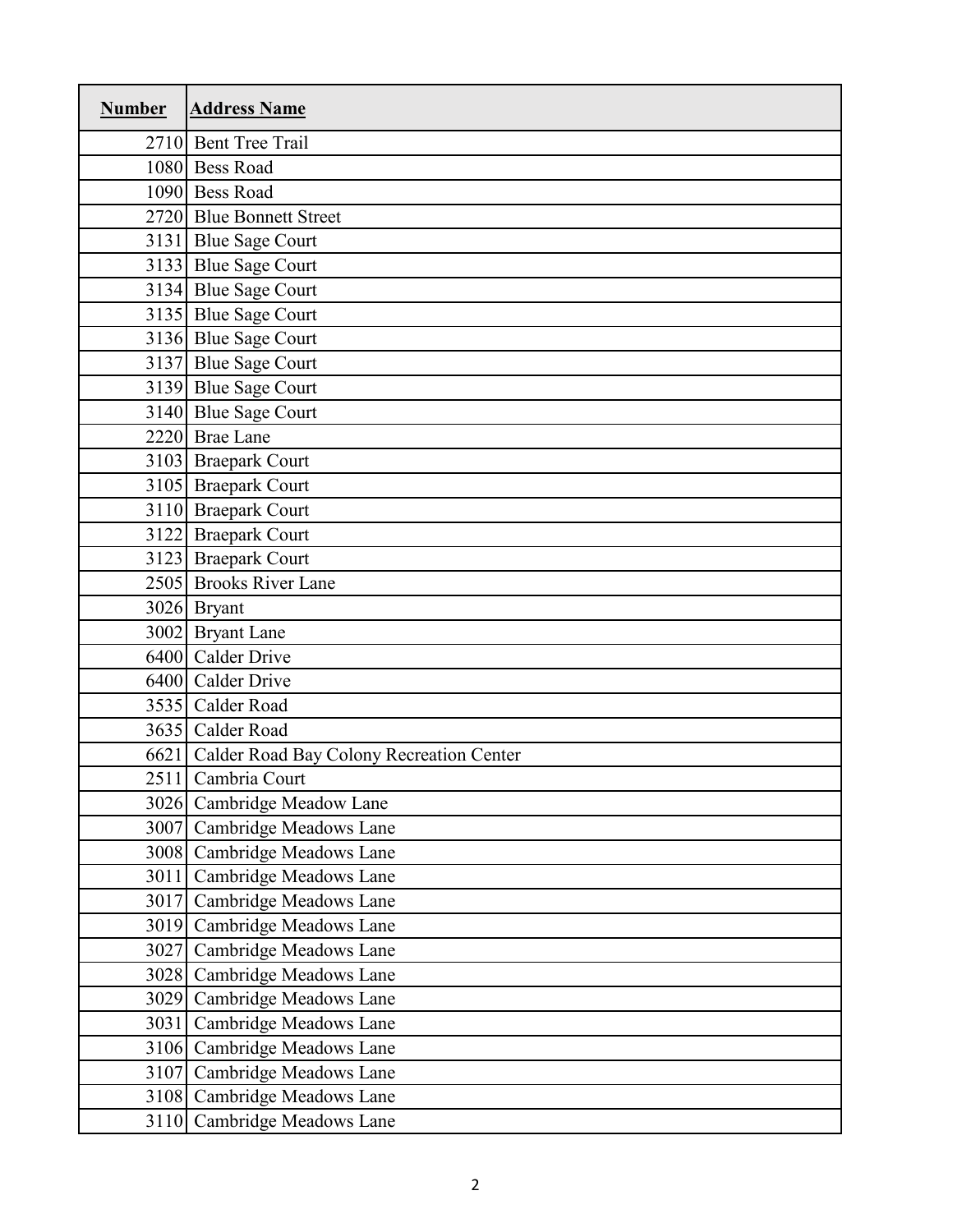| <b>Number</b> | <b>Address Name</b>         |
|---------------|-----------------------------|
|               | 3112 Cambridge Meadows Lane |
|               | 3114 Cambridge Meadows Lane |
|               | 3115 Cambridge Meadows Lane |
|               | 3117 Cambridge Meadows Lane |
|               | 3120 Cambridge Meadows Lane |
|               | 3122 Cambridge Meadows Lane |
|               | 3124 Cambridge Meadows Lane |
|               | 3126 Cambridge Meadows Lane |
|               | 3128 Cambridge Meadows Lane |
|               | 3130 Cambridge Meadows Lane |
|               | 3132 Cambridge Meadows Lane |
|               | 3134 Cambridge Meadows Lane |
|               | 3136 Cambridge Meadows Lane |
|               | 3138 Cambridge Meadows Lane |
|               | 3140 Cambridge Meadows Lane |
|               | 3043 Camelia View Lane      |
|               | 3043 Camelia View Lane      |
|               | 2301 Carina Court           |
|               | 2303 Carina Court           |
|               | 2304 Carina Court           |
|               | 2305 Carina Court           |
|               | 2306 Carina Court           |
|               | 2308 Carina Court           |
|               | 2112 Carolina Avenue        |
|               | 3301 Castle Creek Court     |
|               | 3303 Castle Creek Court     |
|               | 3307 Castle Creek Court     |
|               | 3310 Castle Creek Court     |
|               | 3312 Castle Creek Court     |
|               | 3313 Castle Creek Court     |
|               | 3314 Castle Creek Court     |
|               | 3316 Castle Creek Court     |
|               | 3317 Castle Creek Court     |
|               | 3318 Castle Creek Court     |
|               | 3319 Castle Creek Court     |
|               | 3320 Castle Creek Court     |
|               | 3321 Castle Creek Court     |
|               | 3309 Castle Creek Drive     |
|               | 4472 Chestnut Circle        |
|               | 4474 Chestnut Circle        |
|               | 4476 Chestnut Circle        |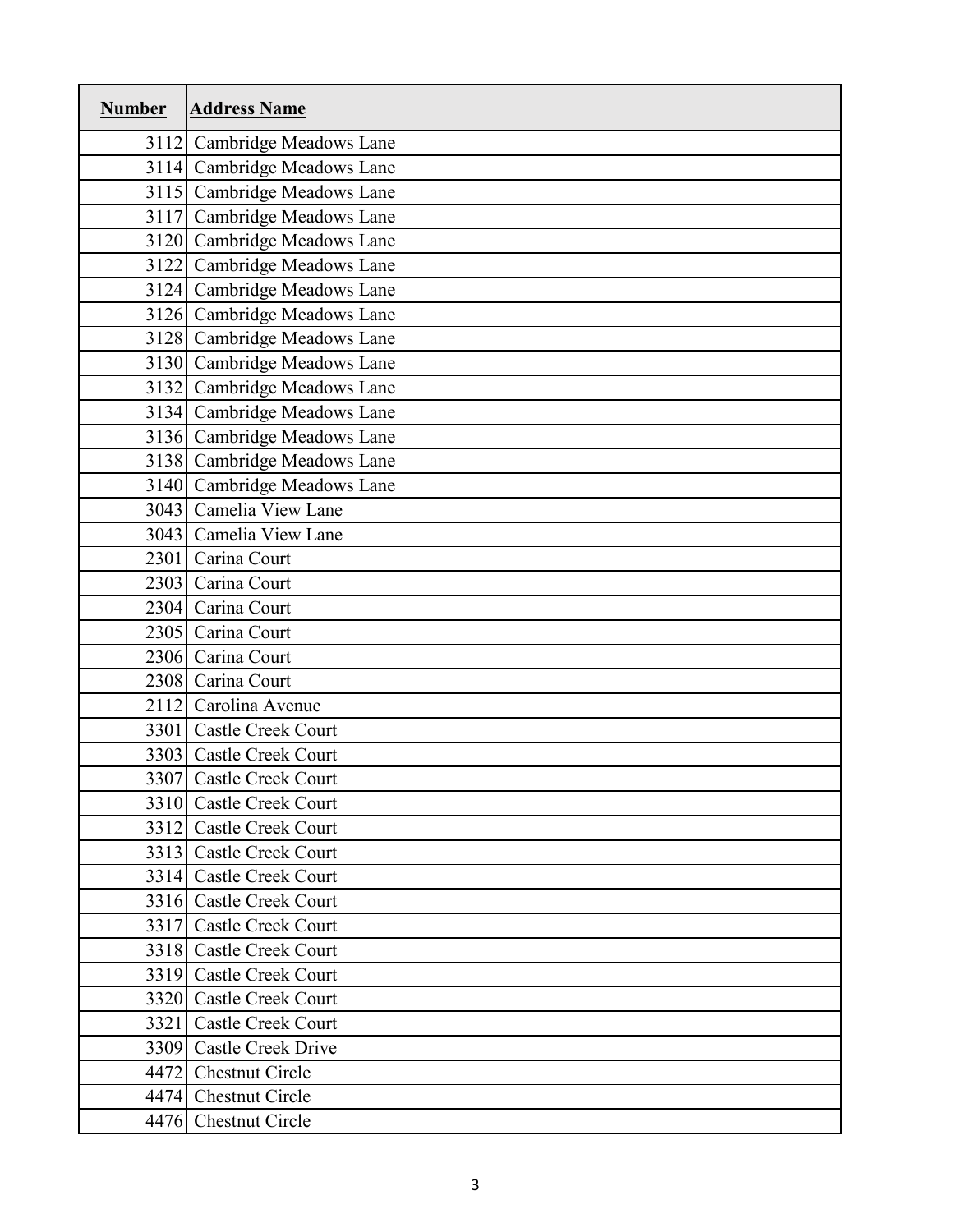| <b>Number</b> | <b>Address Name</b>                            |
|---------------|------------------------------------------------|
|               | 4478 Chestnut Circle                           |
|               | 4482 Chestnut Circle                           |
|               | 4402 Chevy Street                              |
|               | 4422 Chevy Street                              |
|               | 1211 Chuck Drive                               |
|               | 1213 Chuck Drive                               |
|               | 1217 Chuck Drive                               |
|               | 1229 Chuck Drive                               |
|               | 1231 Chuck Drive                               |
|               | 1233 Chuck Drive                               |
|               | 2206 Colonial Court N.                         |
|               | 1536 Colton Way                                |
|               | 1538 Colton Way                                |
|               | 3730 Columbia Memorial Parkway Office Building |
|               | 1607 Comiche Street                            |
|               | 2891 Concordia Court                           |
|               | 2893 Concordia Court                           |
|               | 2895 Concordia Court                           |
|               | 2896 Concordia Court                           |
|               | 2898 Concordia Court                           |
|               | 2307 Corina Court                              |
|               | 1220 Coryell                                   |
|               | 1220 Course View Drive                         |
|               | 1224 Course View Drive                         |
|               | 1229 Course View Drive                         |
|               | 1814 Cove Park Drive                           |
|               | 1927 Cove Park Drive                           |
|               | 1931 Cove Park Drive                           |
|               | 2022 Cove Park Drive                           |
|               | 2110 Cove Park Drive                           |
|               | 2138 Cove Park Drive                           |
| 2122          | Cove Park Road                                 |
|               | 2124 Cove Park Road                            |
|               | 2221 Coveside                                  |
| 3201          | Creek Gate Drive                               |
|               | 3204 Creek Gate Drive                          |
|               | 3207 Creek Gate Drive                          |
|               | 3209 Creek Gate Drive                          |
|               | 3301 Creek Gate Drive                          |
|               | 3303 Creek Gate Drive                          |
|               | 3305 Creek Gate Drive                          |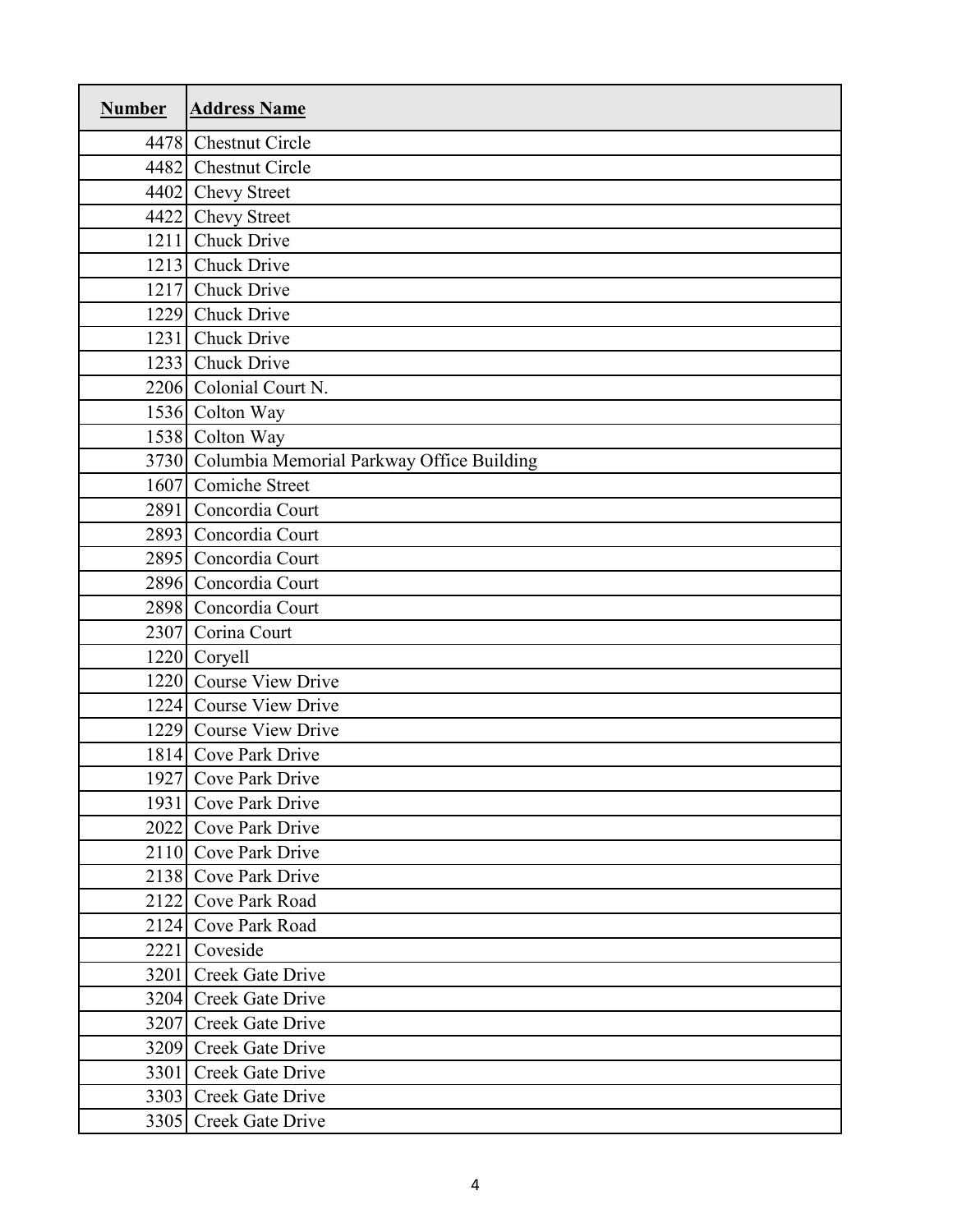| <b>Number</b> | <b>Address Name</b>        |
|---------------|----------------------------|
|               | 3307 Creek Gate Drive      |
|               | 3309 Creek Gate Drive      |
|               | 3311 Creek Gate Drive      |
|               | 3313 Creek Gate Drive      |
|               | 3315 Creek Gate Drive      |
|               | 3317 Creek Gate Drive      |
|               | 3319 Creek Gate Drive      |
|               | 3321 Creek Gate Drive      |
|               | 3322 Creek Gate Drive      |
|               | 3323 Creek Gate Drive      |
|               | 3324 Creek Gate Drive      |
|               | 3325 Creek Gate Drive      |
|               | 3201 Crystal Park Court    |
|               | 3202 Crystal Park Court    |
|               | 1818 Davis Road            |
|               | 1103 Deer Valley Drive     |
|               | 3255 Delasandri Lane       |
|               | 1605 Delaware              |
|               | 2401 Dickinson Avenue      |
| 2082          | Dillonwood Court           |
|               | 2081 Dillonwood Court      |
|               | 2083 Dillonwood Court      |
|               | 2084 Dillonwood Court      |
|               | 2085 Dillonwood Court      |
|               | 2086 Dillonwood Court      |
|               | 2087 Dillonwood Court      |
|               | 2088 Dillonwood Court      |
|               | 2908 Doral Court           |
|               | 3203 Dovetail Colony Court |
|               | 3207 Dovetail Colony Court |
|               | 3208 Dovetail Colony Court |
|               | 3211 Dovetail Colony Court |
|               | 3215 Dovetail Colony Court |
|               | 6614 Dream Catcher Lane    |
|               | 6616 Dream Catcher Lane    |
|               | 3725 E League City Parkway |
|               | 3729 E League City Parkway |
|               | 1356 E Strawberry          |
|               | 3850 E. FM. 518            |
|               | 2102 E. Main Street        |
|               | 1120 East Main             |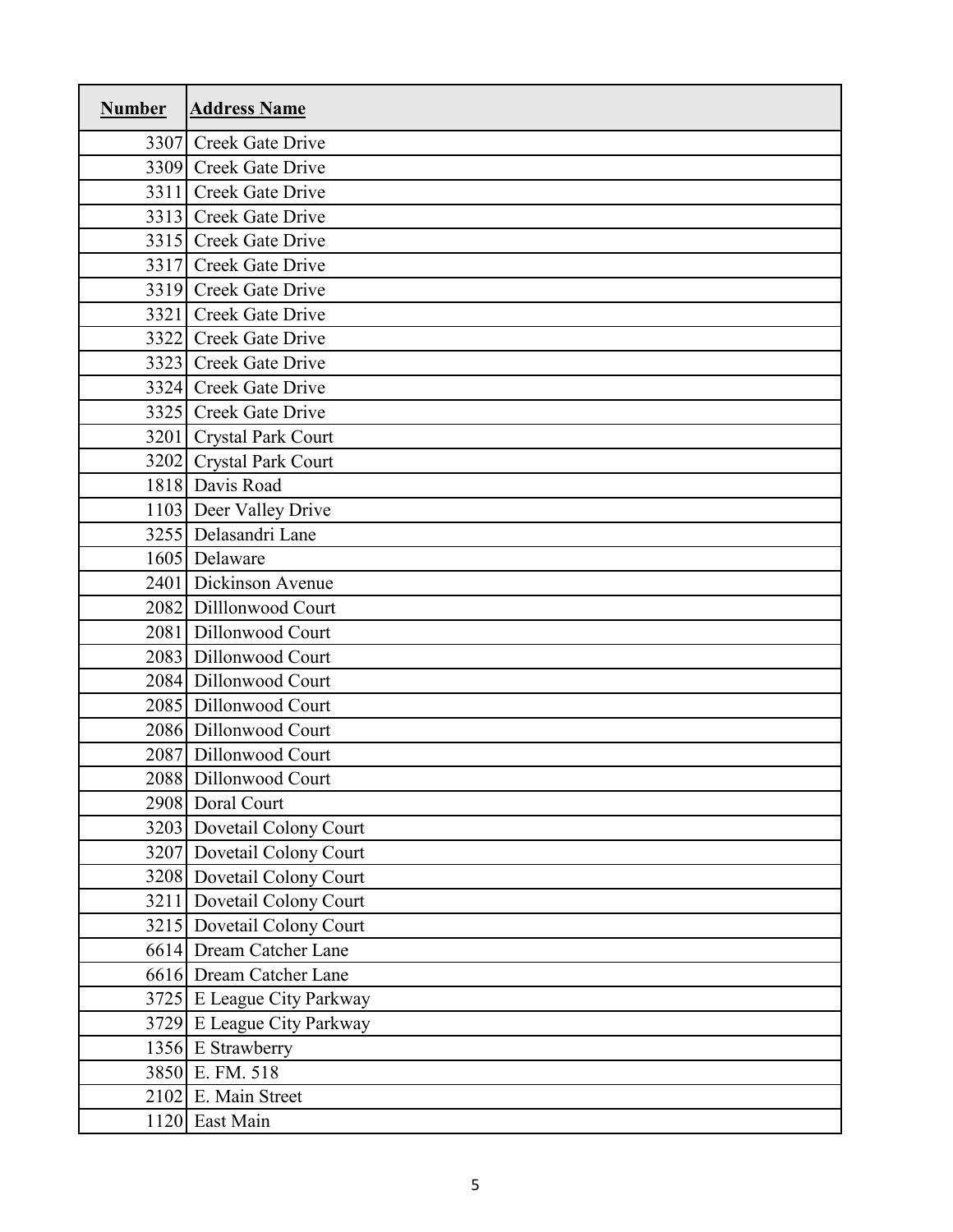| <b>Number</b> | <b>Address Name</b>        |
|---------------|----------------------------|
|               | 1901 East Main Street      |
|               | 2280 East Main Street      |
|               | 1356 East Strawberry       |
| 1801          | East Winn                  |
|               | 1805 East Winn             |
|               | 1814 East Winn Street      |
|               | 1911 East Winn Street      |
|               | 2115 East Winn Street      |
|               | 2120 East Winn Street      |
|               | 2570 Eli Way               |
|               | 3110 Elm Creek Drive       |
|               | 3302 Elm Creek Drive       |
|               | 3304 Elm Creek Drive       |
|               | 3305 Elm Creek Drive       |
|               | 3306 Elm Creek Drive       |
|               | 3307 Elm Creek Drive       |
|               | 3308 Elm Creek Drive       |
|               | 3309 Elm Creek Drive       |
|               | 3310 Elm Creek Drive       |
| 3311          | Elm Creek Drive            |
|               | 3313 Elm Creek Drive       |
|               | 3315 Elm Creek Drive       |
|               | 2498 Encino Avenue         |
|               | 1628 Enterprise Avenue     |
|               | 1632 Enterprise Avenue     |
|               | 1604 Enterprise Circle     |
|               | 1606 Enterprise Circle     |
|               | 1608 Enterprise Circle     |
|               | 1610 Enterprise Circle     |
|               | 1614 Enterprise Circle     |
|               | 1616 Enterprise Circle     |
|               | 1618 Enterprise Circle     |
|               | 1620 Enterprise Circle     |
|               | 1624 Enterprise Circle     |
|               | 1626 Enterprise Circle     |
|               | 2562 Estrada Drive         |
|               | 1809 F.M. 646 West         |
|               | 3610 F.M. 646 West         |
|               | 2108 Fairbay Circle        |
|               | 2085 Falling Creek Drive   |
| 2081          | <b>Falling Forest Lane</b> |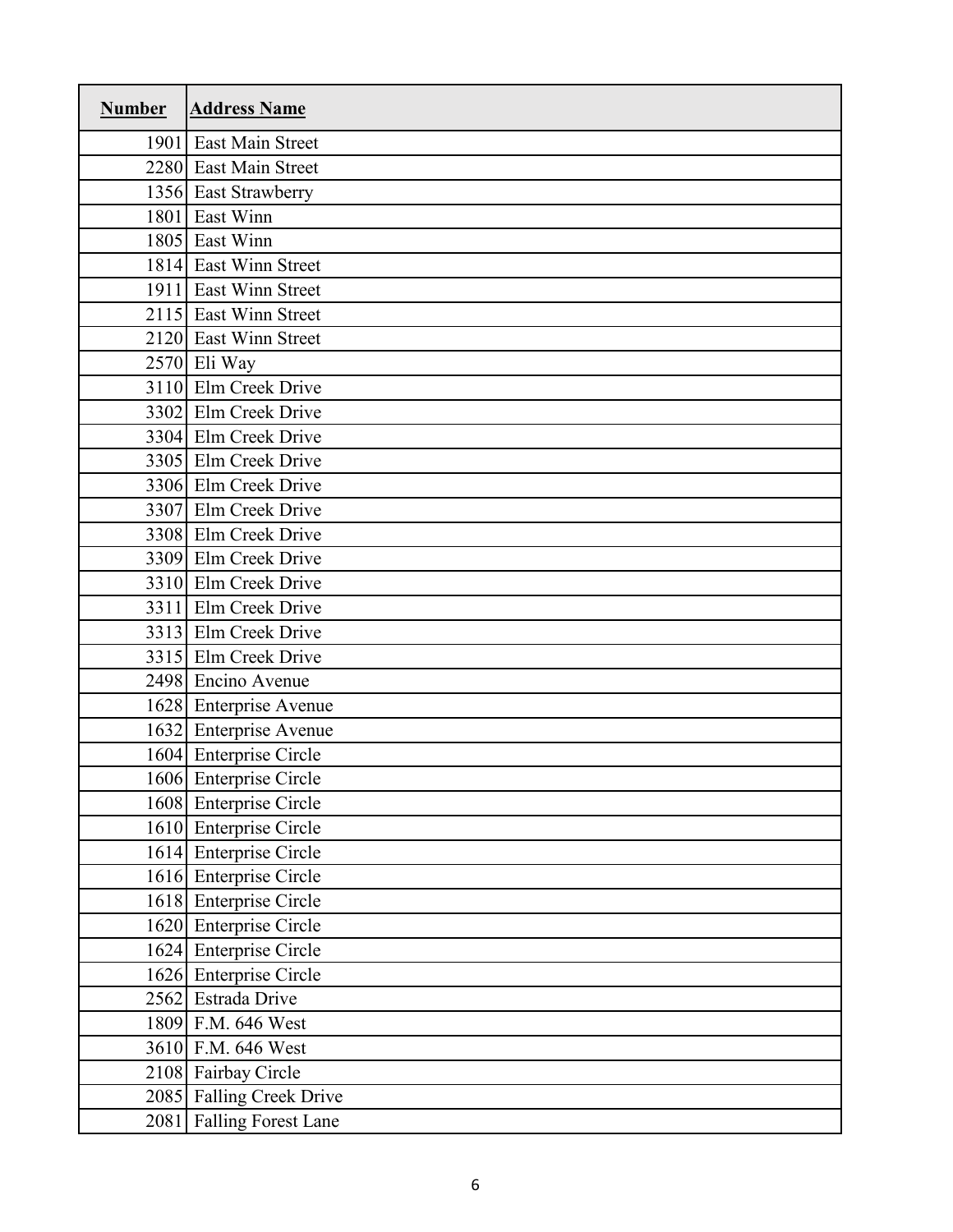| <b>Number</b> | <b>Address Name</b>             |
|---------------|---------------------------------|
|               | 2082 Falling Forest Lane        |
|               | 2083 Falling Forest Lane        |
|               | 2084 Falling Forest Lane        |
|               | 2086 Falling Forest Lane        |
|               | 2087 Falling Forest Lane        |
|               | 2088 Falling Forest Lane        |
|               | 2090 Falling Forest Lane        |
|               | 2113 Fenwood                    |
|               | 2114 Fenwood                    |
|               | 2119 Fenwood                    |
|               | 2125 Fenwood                    |
|               | 2128 Fenwood                    |
|               | 2138 Fenwood                    |
|               | 2119 Fenwood Street             |
|               | 2125 Fenwood Street             |
|               | 2313 Flordia Street             |
|               | 2313 Florida Street             |
|               | 2907 Flying Horse Lane          |
|               | 2919 Flying Horse Lane          |
|               | 2921 Flying Horse Lane          |
|               | 2927 Flying Horse Lane          |
|               | 4925 FM 517 West                |
|               | 1911 FM 518                     |
|               | 1055 FM 646 Buiding #10         |
|               | 1055 FM 646 Buiding #10 - 2     |
|               | 1055 FM 646 Building, Bldg. #10 |
|               | 1815 FM 646 West                |
|               | 2461 FM 646 West                |
|               | 1055 FM 646, Building 10        |
|               | 1520 Fontana Way                |
|               | 1526 Fontana Way                |
|               | 2103 Forest Glen Lane           |
|               | 2104 Forest Glen Lane           |
|               | 2106 Forest Glen Lane           |
| 6566          | Gable Hollow Lane               |
|               | 6568 Gable Hollow Lane          |
| 1711          | Garden Point Lane               |
| 1715          | Garden Point Lane               |
|               | 1718 Garden Point Lane          |
| 1702          | Garden Point Lane               |
|               | 2225 Golden Sails Drive         |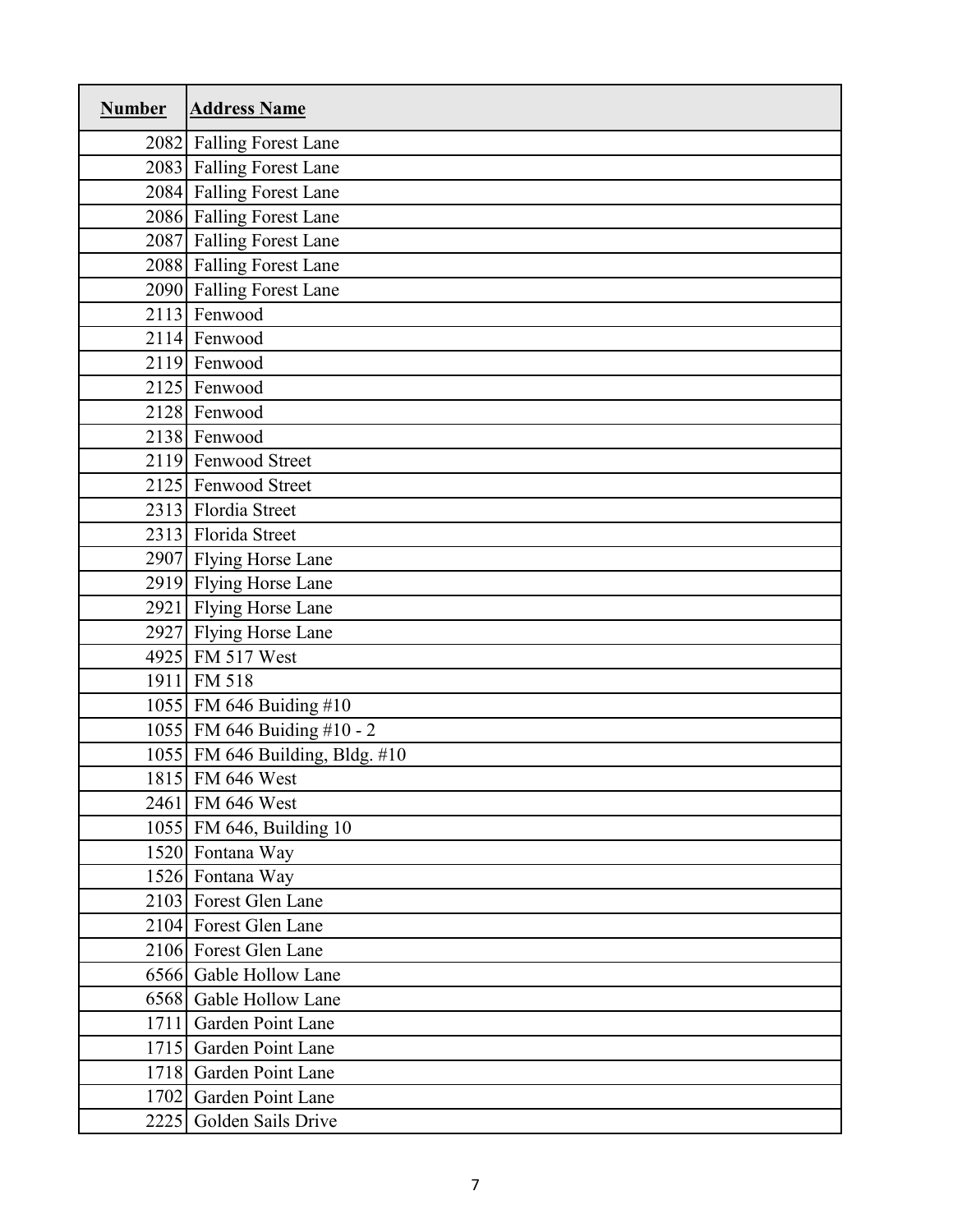| <b>Number</b> | <b>Address Name</b>        |
|---------------|----------------------------|
|               | 2710 Gulf Freeway South    |
|               | 1704 Hartford Mills Lane   |
|               | 1707 Hartford Mills Lane   |
|               | 1709 Hartford Mills Lane   |
|               | 1720 Hartford Mills Lane   |
|               | 1722 Hartford Mills Lane   |
|               | 2005 Hawaii Avenue         |
|               | 1612 Heather Spring        |
|               | 1116 Hidden Oaks           |
|               | 1701 Highway 3             |
|               | 1707 Highway 3             |
|               | 1701 Highway 3             |
|               | 1532 Jag Hollow            |
|               | 2702 Kentucky Avenue       |
|               | 1310 Ketch Court           |
|               | 3003 King's Isle Lane      |
|               | 3005 King's Isle Lane      |
|               | 2015 Knollwood Avenue      |
|               | 2115 Knollwood Avenue      |
|               | 2108 Knollwood Street      |
|               | 2401 Lake Front Court      |
|               | 3201 Lake Park Lane        |
|               | 3202 Lake Park Lane        |
|               | 3203 Lake Park Lane        |
|               | 3204 Lake Park Lane        |
|               | 3205 Lake Park Lane        |
|               | 3206 Lake Park Lane        |
|               | 3207 Lake Park Lane        |
|               | 3208 Lake Park Lane        |
|               | 2301 Lake Shore Drive      |
|               | 2305 Lake Shore Drive      |
|               | 2306 Lake Shore Drive      |
|               | 2309 Lakeshore Drive       |
|               | 1706 Lakeside Harbor Court |
|               | 1710 Lakeside Harbor Court |
|               | 1712 Lakeside Harbor Court |
|               | 1713 Lakeside Harbor Court |
|               | 2004 Landing Boulevard     |
|               | 1126 Lawrence Road         |
|               | 1132 Lawrence Road         |
|               | 2390 Lawrence Road         |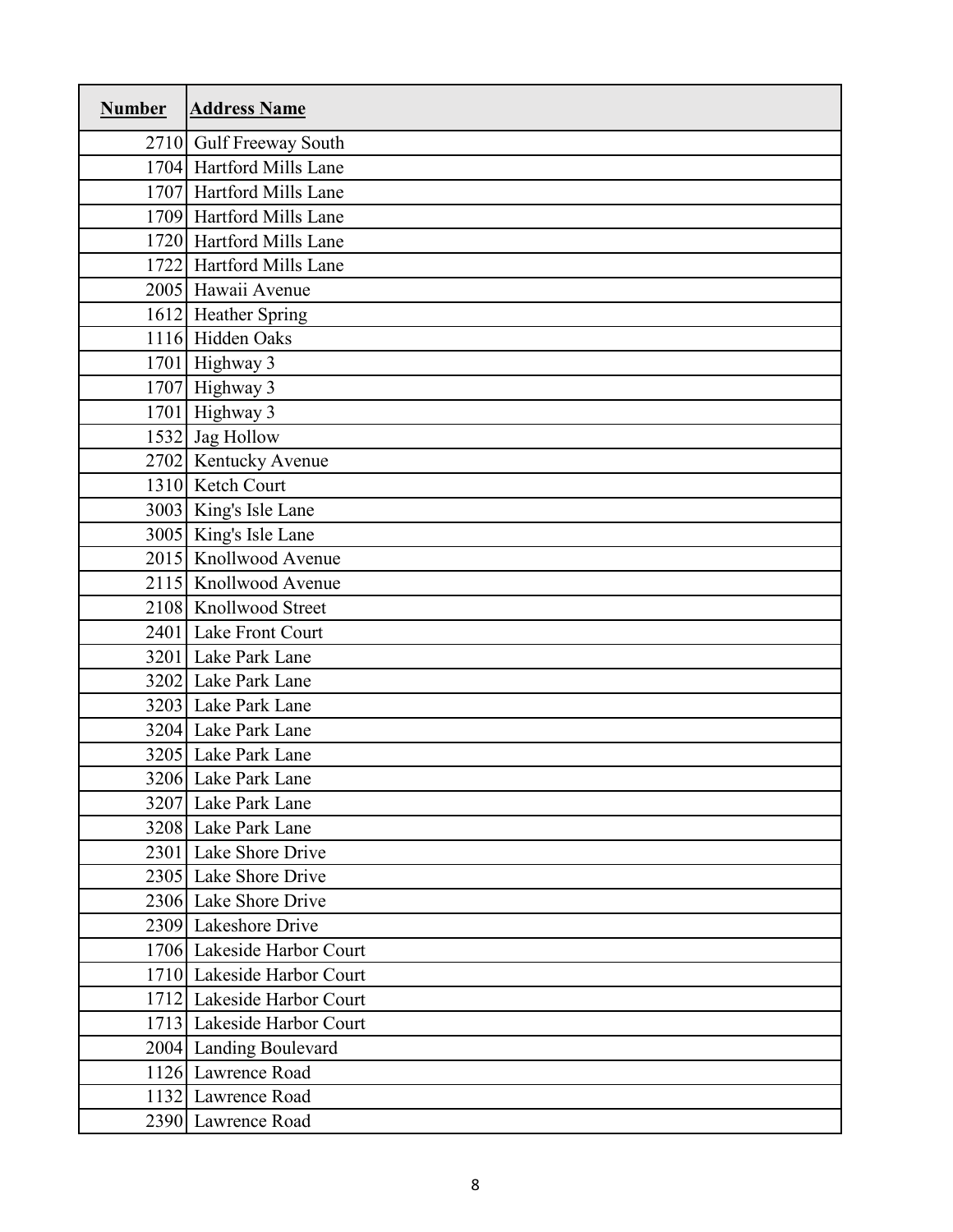| <b>Number</b> | <b>Address Name</b>   |
|---------------|-----------------------|
|               | 1982 Leisure Lane     |
|               | 1984 Leisure Lane     |
|               | 1994 Leisure Lane     |
|               | 2006 Leisure Lane     |
|               | 2014 Leisure Lane     |
|               | 2020 Leisure Lane     |
|               | 2245 Leisure Lane     |
|               | 2310 Leisure Lane     |
|               | 2370 Leo Lane         |
|               | 2373 Leo Lane         |
|               | 2374 Leo Lane         |
|               | 2376 Leo Lane         |
|               | 2008 Lesiure Lane     |
|               | 2012 Lesiure Lane     |
|               | 3133 Lodgemist Lane   |
|               | 3135 Lodgemist Lane   |
|               | 3137 Lodgemist Lane   |
|               | 3139 Lodgemist Lane   |
|               | 3141 Lodgemist Lane   |
|               | 3142 Lodgemist Lane   |
|               | 2589 Madison Avenue   |
|               | 4442 Mae Street       |
|               | 3702 Magnolia Ridge   |
|               | 3706 Magnolia Ridge   |
|               | 3708 Magnolia Ridge   |
|               | 3710 Magnolia Ridge   |
|               | 3711 Magnolia Ridge   |
|               | 3713 Magnolia Ridge   |
|               | 3714 Magnolia Ridge   |
|               | 3715 Magnolia Ridge   |
|               | 3716 Magnolia Ridge   |
|               | 3718 Magnolia Ridge   |
|               | 3719 Magnolia Ridge   |
|               | 3720 Magnolia Ridge   |
|               | 3721 Magnolia Ridge   |
|               | 1499 Maguire Road     |
|               | 1510 Maria Street     |
|               | 2030 Marina Bay Drive |
|               | 2622 Marina Bay Drive |
|               | 2700 Marina Bay Drive |
| 3202          | Marina Bay Drive      |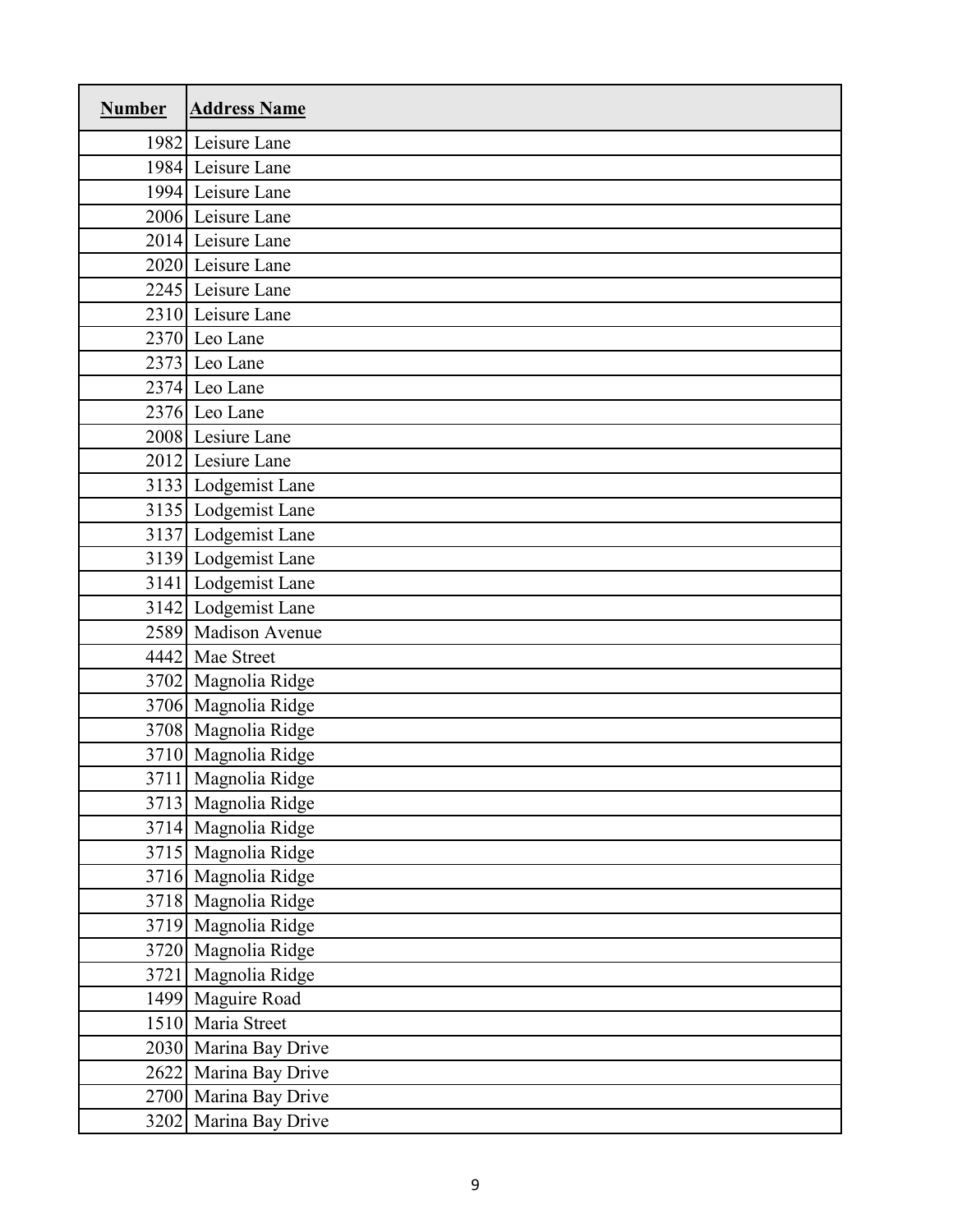| <b>Number</b> | <b>Address Name</b>   |
|---------------|-----------------------|
|               | 2172 Marina Way       |
|               | 2174 Marina Way       |
|               | 2176 Marina Way       |
|               | 2178 Marina Way       |
|               | 2180 Marina Way       |
|               | 2232 Marina Way       |
|               | 2234 Marina Way       |
|               | 2236 Marina Way       |
|               | 2238 Marina Way       |
|               | 1219 Martinez Court   |
|               | 1227 Martinez Court   |
|               | 1229 Martinez Court   |
|               | 2610 Mary Lane        |
|               | 2700 Mary Lane        |
|               | 2991 Mary Lane        |
|               | 3291 Mary Lane        |
|               | 3005 Maryland         |
|               | 3009 Maryland Avenue  |
|               | 3100 Massengale       |
|               | 2418 Masters Drive    |
|               | 1113 Maxi Circle      |
|               | 2944 McFarland        |
|               | 2944 McFarland Road   |
|               | 1502 McGuire          |
|               | 1507 McGuire          |
|               | 1495 McGuire Road     |
|               | 1498 McGuire Road     |
|               | 1504 McGuire Road     |
|               | 3234 Meadow Bay Drive |
|               | 3236 Meadow Bay Drive |
|               | 3211 Meadow Bay Lane  |
|               | 3213 Meadow Bay Lane  |
|               | 3214 Meadow Bay Lane  |
|               | 3216 Meadow Bay Lane  |
|               | 3217 Meadow Bay Lane  |
|               | 3243 Meadow Bay Lane  |
|               | 3245 Meadow Bay Lane  |
|               | 3247 Meadow Bay Lane  |
|               | 1372 Messina Court    |
|               | 2907 Millstream Court |
|               | 2908 MIllstream Court |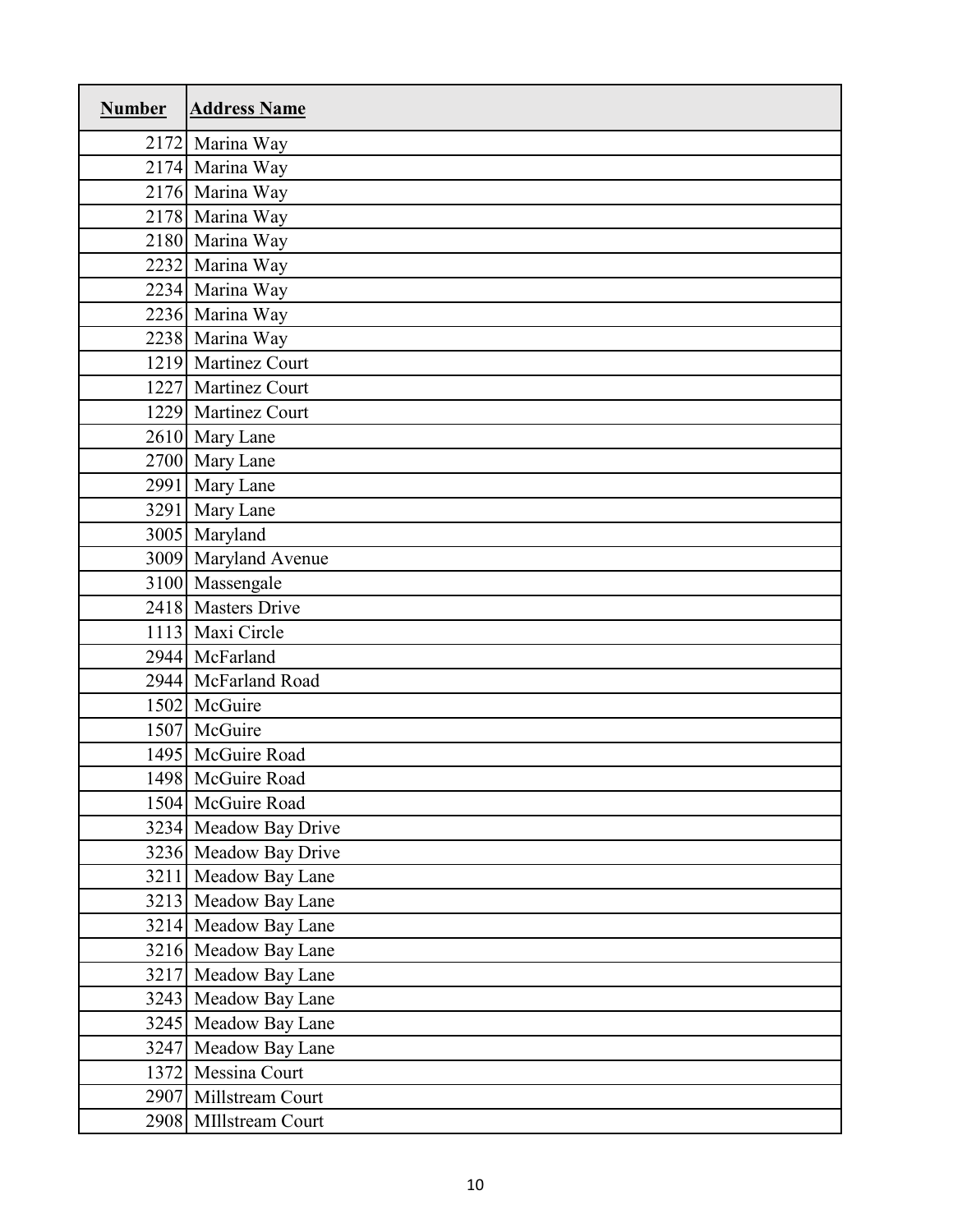| <b>Number</b> | <b>Address Name</b>    |
|---------------|------------------------|
|               | 2909 Millstream Court  |
|               | 2911 Millstream Court  |
|               | 2915 Millstream Court  |
|               | 2922 Millstream Court  |
|               | 2913 Millstream Ct     |
|               | 2019 Mission Drive     |
|               | 2205 Mission Drive     |
|               | 2206 Mission Drive     |
|               | 2214 Mission Street    |
|               | 2706 Mockingbird       |
|               | 2818 Mockingbird       |
|               | 2826 Mockingbird Lane  |
|               | 1533 Moncrey Avenue    |
|               | 1538 Moncrey Avenue    |
|               | 1547 Moncrey Avenue    |
|               | 1555 Moncrey Avenue    |
|               | 2507 Montclair Court   |
|               | 2525 Montclair Court   |
|               | 2530 Montclair Court   |
|               | 2501 Muricia Drive     |
|               | 2322 Naruna Lane       |
|               | 2906 Nasa Road 1 Blvd. |
|               | 1526 Noble Way Court   |
|               | 1606 Noble Way Court   |
|               | 1610 Noble Way Court   |
|               | 1612 Noble Way Court   |
|               | 1616 Noble Way Court   |
|               | 2807 Oak               |
| 2811          | Oak                    |
| 2821          | Oak                    |
|               | 2730 Oak Rd            |
| 2731          | Oak Rd                 |
|               | 1307 Oceanside         |
|               | 1408 Oceanside         |
|               | 1405 Oceanside Drive   |
|               | 2602 Ohio Street       |
|               | 2001 Oneida Court      |
|               | 1819 Oriole Drive      |
|               | 1829 Oriole Drive      |
|               | 2226 Palm Lagoon       |
|               | 3201 Park Bridge Lane  |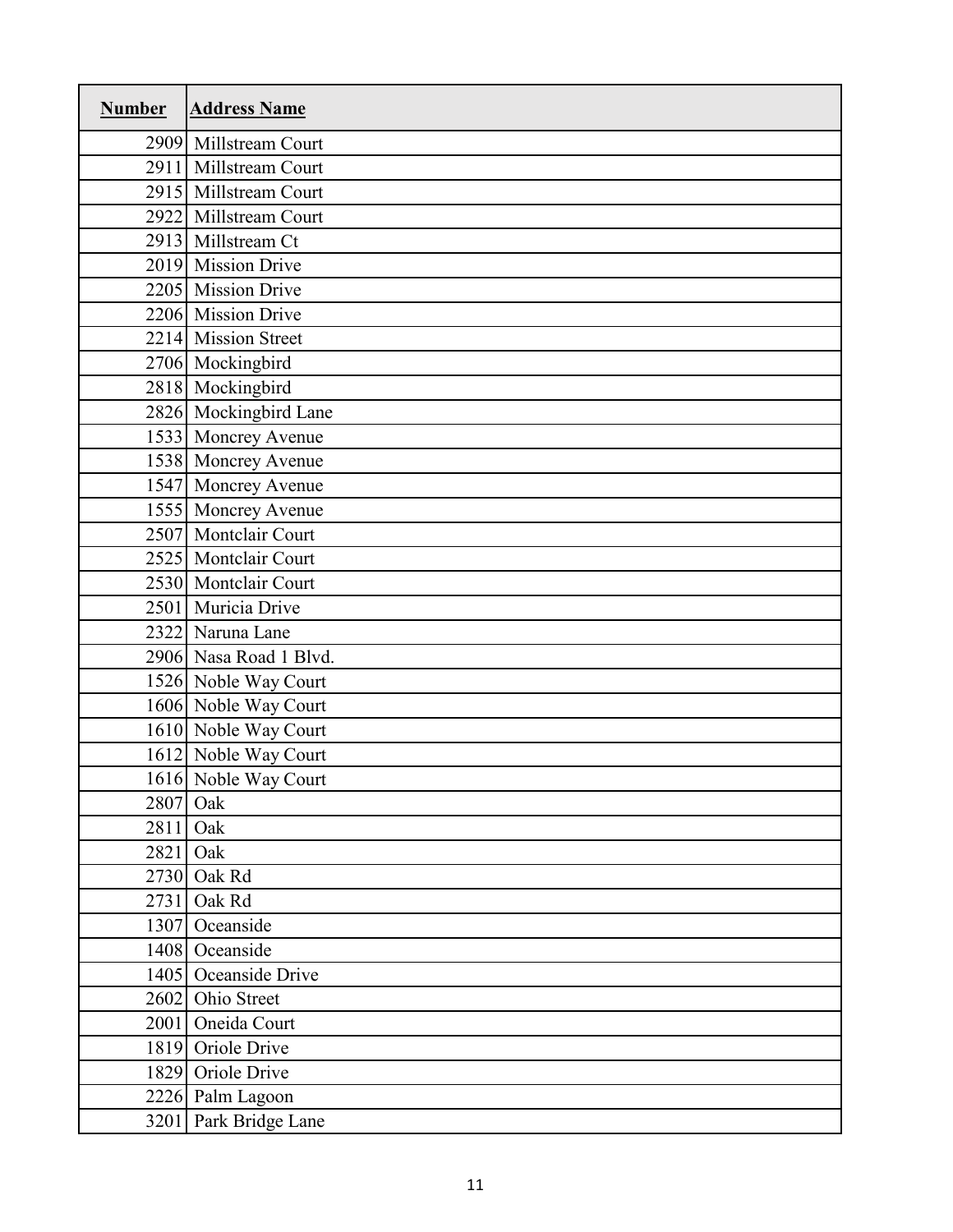| <b>Number</b> | <b>Address Name</b>              |
|---------------|----------------------------------|
|               | 3203 Park Bridge Lane            |
|               | 3204 Park Bridge Lane            |
|               | 3205 Park Bridge Lane            |
|               | 3206 Park Bridge Lane            |
|               | 3207 Park Bridge Lane            |
|               | 3208 Park Bridge Lane            |
|               | 2060 Pecan Grove Road            |
|               | 2611 Pines Trace Lane            |
|               | 1400 Portside                    |
|               | 2513 Potomac Drive               |
|               | 2515 Potomac Drive               |
|               | 6615 Quiet Bay Court             |
|               | 1128 Richards Drive              |
|               | 2002 Rimrock Drive               |
|               | 2205 Rimrock Drive               |
|               | 1117 River Court                 |
|               | 2509 Robin Crossing Lane         |
|               | 2510 Robin Crossing Lane         |
|               | 2516 Robin Crossing Lane         |
|               | 2864 Romano Lane                 |
|               | 2880 Romano Lane                 |
|               | 2881 Romano Lane                 |
|               | 2606 Ryder Court                 |
|               | 1302 Sailaway Drive              |
|               | 1304 Sailaway Drive              |
|               | 1307 Sailaway Drive              |
|               | 2556 Salamanca Way               |
|               | 5847 San Felipe Buildings 1 - 10 |
|               | 2775 San Nicolo                  |
|               | 2779 San Nicolo                  |
|               | 1376 San Remo Lane               |
|               | 1394 San Remo Lane               |
|               | 1396 San Remo Lane               |
|               | 1398 San Remo Lane               |
|               | 1553 Segovia Drive               |
|               | 1555 Segovia Drive               |
|               | 1559 Segovia Drive               |
|               | 2215 Sequoia                     |
|               | 1993 Serenity Lane               |
| 2001          | <b>Serenity Lane</b>             |
|               | 2003 Serenity Lane               |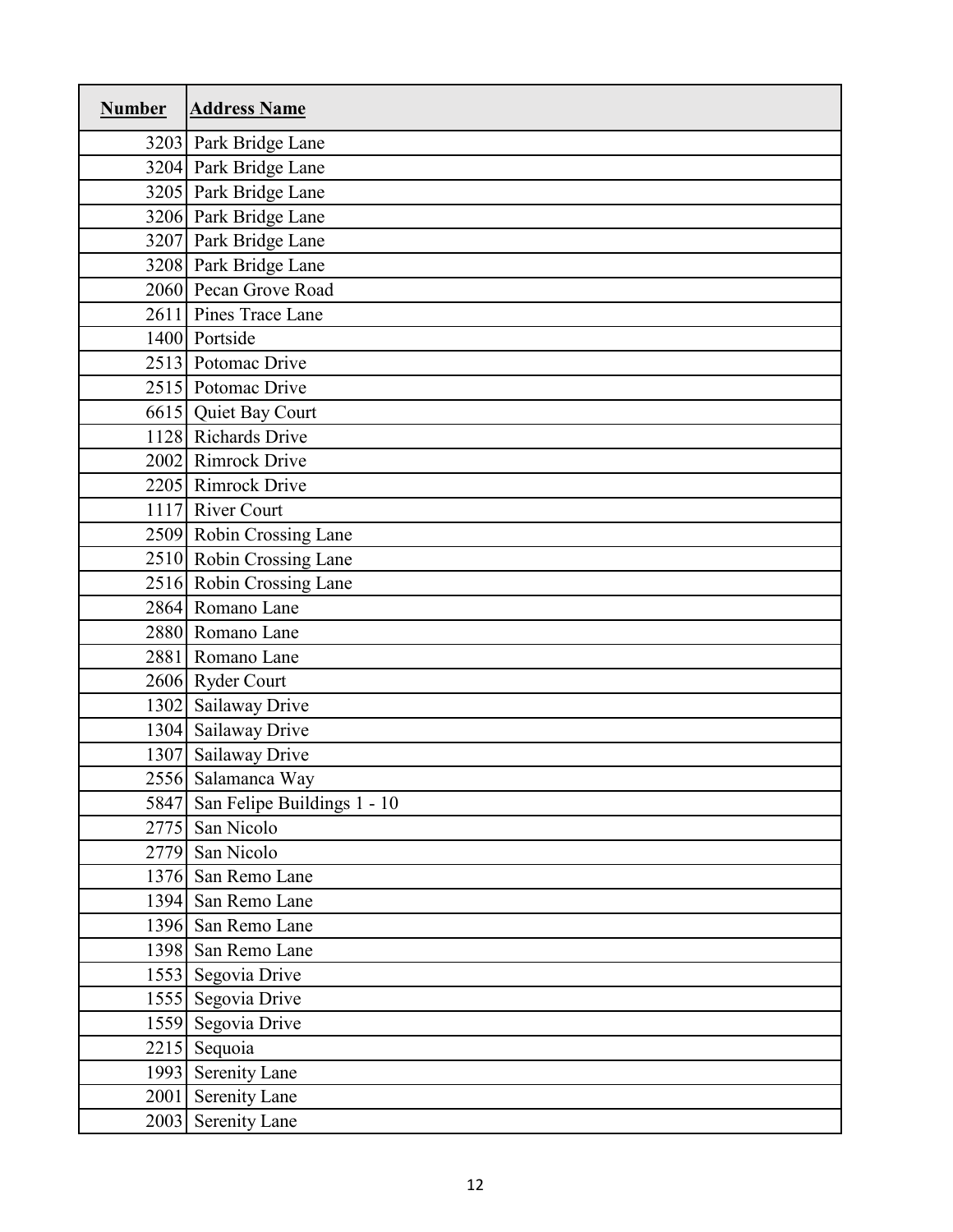| <b>Number</b> | <b>Address Name</b>    |
|---------------|------------------------|
|               | 2005 Serenity Lane     |
|               | 2007 Serenity Lane     |
| 2009          | <b>Serenity Lane</b>   |
| 2011          | <b>Serenity Lane</b>   |
|               | 2013 Serenity Lane     |
|               | 2015 Serenity Lane     |
|               | 2104 Shadow Bay Circle |
|               | 3103 Shady Lane        |
|               | 3119 Shady Lane        |
| 2111          | Shasta                 |
|               | 2104 Sierra Drive      |
| 2062          | Silverthorn Lane       |
| 2081          | Silverthorn Lane       |
|               | 2082 Silverthorn Lane  |
|               | 2083 Silverthorn Lane  |
|               | 2084 Silverthorn Lane  |
|               | 2085 Silverthorn Lane  |
|               | 2086 Silverthorn Lane  |
| 2087          | Silverthorn Lane       |
|               | 2088 Silverthorn Lane  |
|               | 2089 Silverthorn Lane  |
|               | 2101 Silverthorn Lane  |
|               | 2102 Silverthorn Lane  |
|               | 2105 Silverthorn Lane  |
| 2107          | Silverthorn Lane       |
|               | 2714 Snyder's Bluff    |
|               | 2105 Spinnaker         |
|               | 2109 Spinnaker         |
|               | 4358 Staghom Lane      |
|               | 4325 Staghorn Lane     |
|               | 4333 Staghorn Lane     |
|               | 4335 Staghorn Lane     |
|               | 4339 Staghorn Lane     |
|               | 4350 Staghorn Lane     |
|               | 4352 Staghorn Lane     |
|               | 4354 Staghorn Lane     |
|               | 4362 Staghorn Lane     |
|               | 4912 Stoney Way Lane   |
|               | 4916 Stoney Way Lane   |
|               | 4918 Stoney Way Lane   |
|               | 4924 Stoney Way Lane   |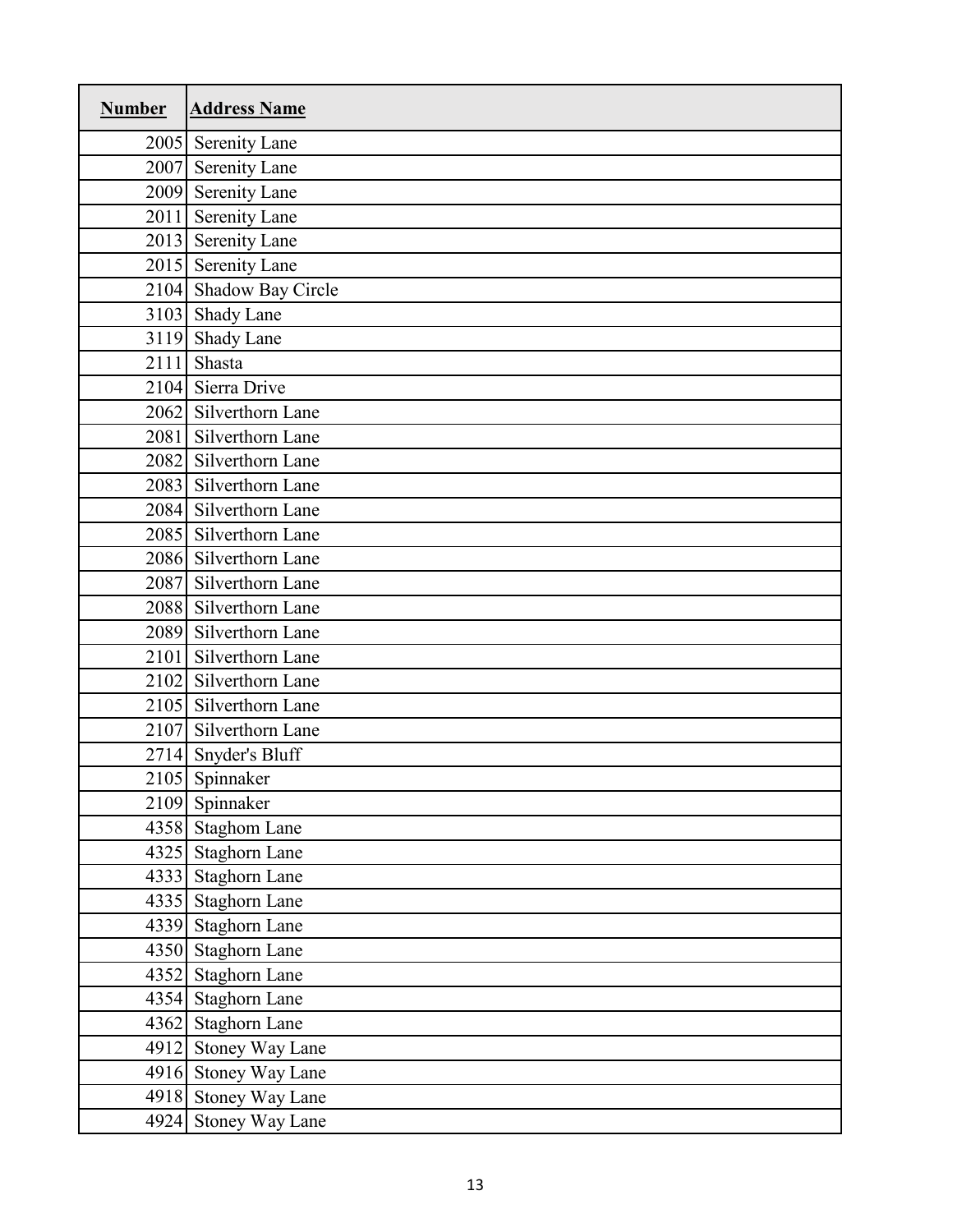| <b>Number</b> | <b>Address Name</b>         |
|---------------|-----------------------------|
|               | 4938 Stoney Way Lane        |
|               | 4942 Stoney Way Lane        |
|               | 4952 Stoney Way Lane        |
|               | 4924 Stoney Way Lane        |
|               | 4945 Stoney Way Lane        |
|               | 4952 Stoney Way Lane        |
|               | 3121 Sun Terrace Lane       |
|               | 3123 Sun Terrace Lane       |
|               | 3125 Sun Terrace Lane       |
|               | 3130 Sun Terrace Lane       |
|               | 3131 Sun Terrace Lane       |
|               | 3132 Sun Terrace Lane       |
|               | 3133 Sun Terrace Lane       |
|               | 3134 Sun Terrace Lane       |
|               | 3135 Sun Terrace Lane       |
|               | 3136 Sun Terrace Lane       |
|               | 3137 Sun Terrace Lane       |
|               | 3138 Sun Terrace Lane       |
|               | 3139 Sun Terrace Lane       |
|               | 3140 Sun Terrace Lane       |
|               | 3141 Sun Terrace Lane       |
|               | 1723 Sweet Rose Court       |
|               | 1725 Sweet Rose Court       |
|               | 1726 Sweet Rose Court       |
|               | 1101 Sydney Lane            |
|               | 1552 Tahoe Court            |
|               | 3207 Tallow Forest          |
|               | 3209 Tallow Forest          |
| 3501          | <b>Tallow Forest</b>        |
|               | 3600 Tallow Forest          |
| 3321          | <b>Tallow Forest Lane</b>   |
| 3501          | <b>Tallow Forest Street</b> |
| 1519          | <b>Toluca Drive</b>         |
| 2001          | <b>Tranquililty Lane</b>    |
| 1990          | <b>Tranquility Lane</b>     |
| 1991          | <b>Tranquility Lane</b>     |
|               | 1992 Tranquility Lane       |
| 1994          | <b>Tranquility Lane</b>     |
|               | 1995 Tranquility Lane       |
| 1997          | <b>Tranquility Lane</b>     |
| 2002          | <b>Tranquility Lane</b>     |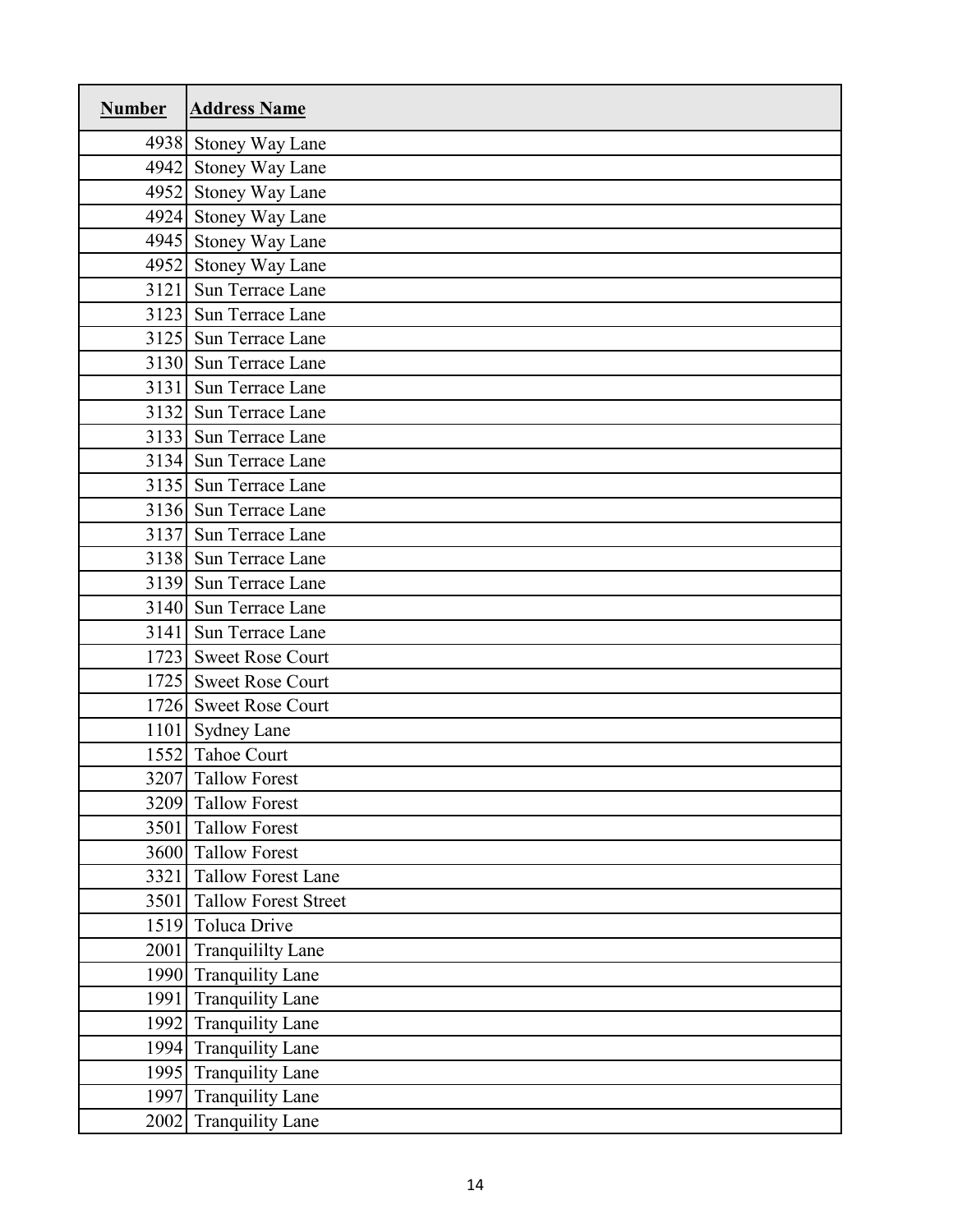| <b>Number</b> | <b>Address Name</b>        |
|---------------|----------------------------|
|               | 2003 Tranquility Lane      |
|               | 2004 Tranquility Lane      |
|               | 2005 Tranquility Lane      |
|               | 2006 Tranquility Lane      |
| 2007          | <b>Tranquility Lane</b>    |
|               | 2008 Tranquility Lane      |
|               | 2009 Tranquility Lane      |
| 2010          | <b>Tranquility Lane</b>    |
| 2011          | <b>Tranquility Lane</b>    |
| 2013          | <b>Tranquility Lane</b>    |
|               | 2015 Tranquility Lane      |
|               | 2016 Tranquility Lane      |
| 1999          | <b>Tranquillity Lane</b>   |
| 2317          | <b>Trocadero Lane</b>      |
| 2883          | Tuscania Lane              |
| 2885          | Tuscania Lane              |
| 2887          | Tuscania Lane              |
| 2889          | Tuscania Lane              |
| 2891          | Tuscania Lane              |
| 2892          | Tuscania Lane              |
| 2894          | Tuscania Lane              |
| 2113          | Twin Lakes Boulevard       |
| 2104          | Twin Oaks Boulevard        |
| 2107          | Twin Oaks Boulevard        |
| 2109          | Twin Oaks Boulevard        |
| 2111          | Twin Oaks Boulevard        |
|               | 2200 Twin Oaks Boulevard   |
| 2201          | <b>Twin Oaks Boulevard</b> |
|               | 2204 Twin Oaks Boulevard   |
|               | 2205 Twin Oaks Boulevard   |
|               | 2206 Twin Oaks Boulevard   |
|               | 2208 Twin Oaks Boulevard   |
|               | 2210 Twin Oaks Boulevard   |
|               | 6427 Upper Leaf Court      |
|               | 6435 Upper Leaf Court      |
|               | 2556 Valencia Cove         |
|               | 2307 Vega Court            |
|               | 2308 Vega Court            |
|               | 2803 Verahdah Falls        |
| 2801          | Veranda Falls              |
|               | 2803 Veranda Falls         |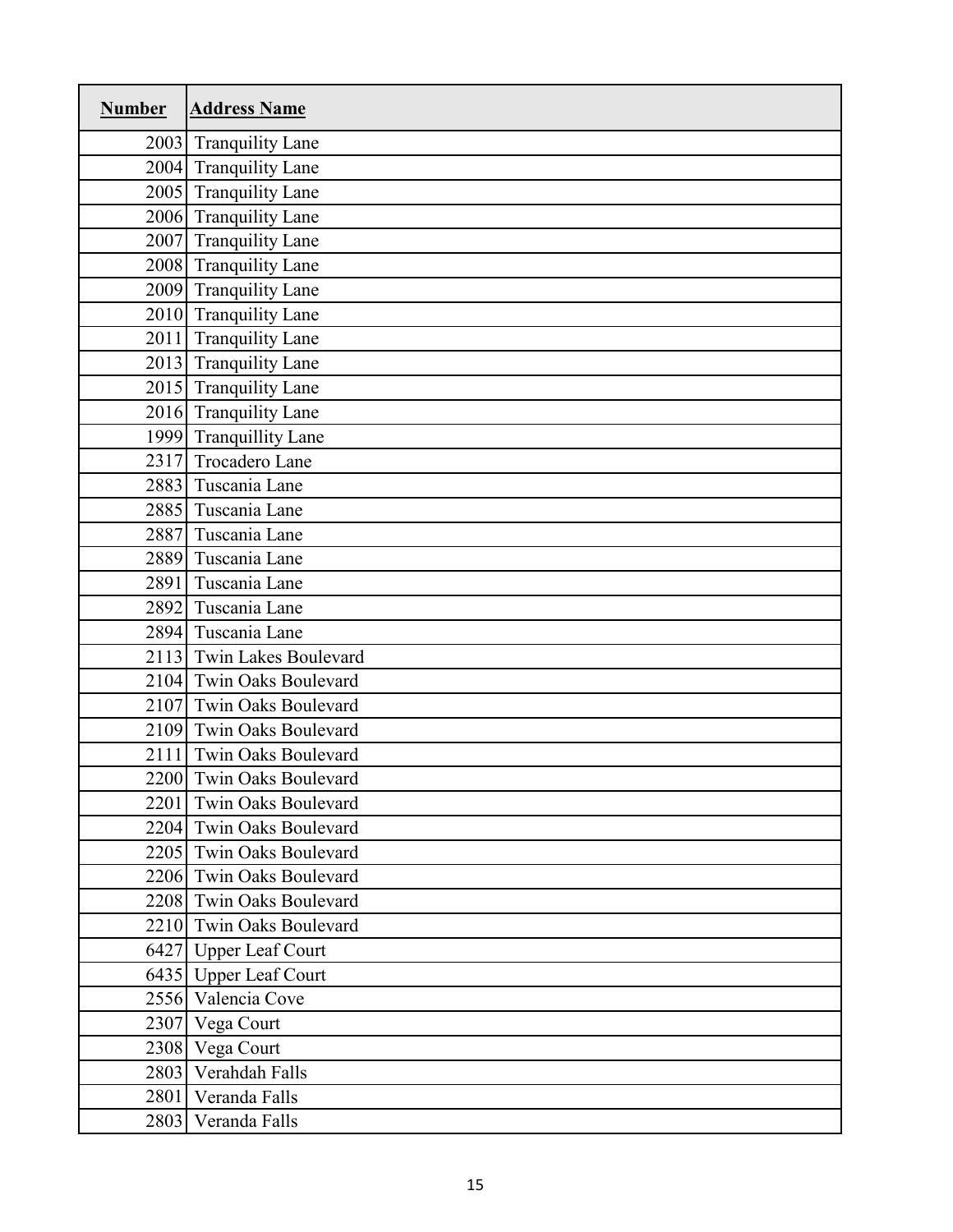| <b>Number</b> | <b>Address Name</b>          |
|---------------|------------------------------|
| 2805          | Veranda Falls                |
|               | 1512 Veranda Mist            |
| 1514          | Veranda Mist                 |
| 1516          | Veranda Mist                 |
|               | 1518 Veranda Mist            |
| 1414          | Veranda Mist                 |
| 1502          | Veranda Mist                 |
|               | 1504 Veranda Mist            |
|               | 1506 Veranda Mist            |
| 1508          | Veranda Mist                 |
|               | 1510 Veranda Mist            |
| 1512          | Veranda Mist                 |
| 1514          | Veranda Mist                 |
| 1516          | Veranda Mist                 |
|               | 1518 Veranda Mist            |
| 2710          | Veranda Terrace              |
| 2701          | Verandah Falls               |
|               | 2703 Verandah Falls          |
|               | 2705 Verandah Falls          |
| 2707          | Verandah Falls               |
| 2709          | Verandah Falls               |
| 2801          | Verandah Falls               |
| 2805          | Verandah Falls               |
| 1532          | Viejo Road                   |
|               | 1536 Viejo Road              |
|               | 1538 Viejo Road              |
|               | 1558 Viejo Road              |
|               | 1624 Vista Cliff Lane        |
| 1911          | W League Ctiy Parkway        |
| 3030          | W Nasa Road 1                |
| 4701          | W. FM 517                    |
| 2251          | W. FM 646                    |
|               | 4815 W. Main Street          |
|               | 3110 W. Nasa Road            |
| 2511          | Wagtail Way Lane             |
|               | 2515 Wagtail Way Lane        |
|               | 2517 Wagtail Way Lane        |
|               | 4802 Wagtail Way Lane        |
|               | 4806 Wagtail Way Lane        |
| 1701          | <b>Waterlilly River Lane</b> |
| 1711          | <b>Waterlilly River Lane</b> |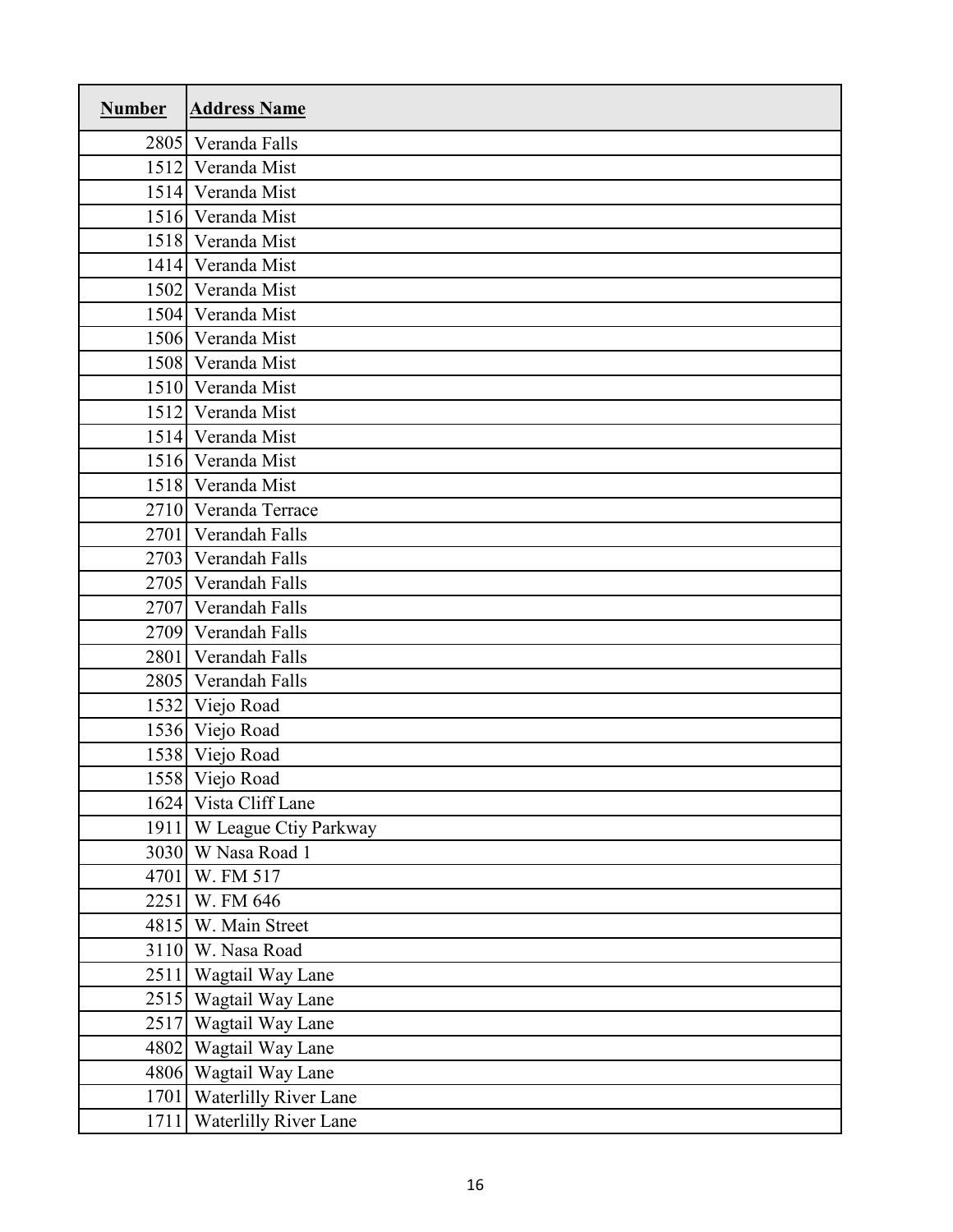| <b>Number</b> | <b>Address Name</b>        |
|---------------|----------------------------|
|               | 1722 Waterlilly River Lane |
|               | 1517 Waterside             |
|               | 1513 Waterside Drive       |
|               | 1515 Waterside Drive       |
|               | 2722 Webster Street        |
|               | 4925 West FM 517           |
|               | 2211 West FM 646           |
|               | 4923 West FM517            |
|               | 1406 West Main             |
|               | 4401 West Maple Drive      |
|               | 2834 West Nasa Blvd.       |
|               | 3010 West Nasa Blvd.       |
|               | 1799 West Nasa Parkway     |
|               | 1210 Weyer Street          |
|               | $2127$ Winn                |
|               | 1926 Winn Avenue           |
| 311           | 1-2 South Illinois Avenue  |
| 111           | 7th Street                 |
| 119           | 7th Street                 |
| 121           | 7th Street                 |
|               | 509 Acacia                 |
|               | 512 Acacia Court           |
|               | 627 Appia Drive            |
|               | 4914 Arbor Crest Lane      |
|               | 4916 Arbor Crest Lane      |
|               | 4928 Arbor Crest Lane      |
|               | 305 Bayou Country          |
|               | 4808 Belwick Place Lane    |
|               | 505 Bird Song Drive        |
|               | 107 Blue Water Way         |
|               | 109 Blue Water Way         |
|               | 115 Blue Water Way         |
|               | 117 Blue Water Way         |
|               | 119 Blue Water Way         |
| 201           | <b>Blue Water Way</b>      |
|               | 203 Blue Water Way         |
|               | 205 Blue Water Way         |
| 207           | <b>Blue Water Way</b>      |
|               | 209 Blue Water Way         |
|               | 213 Blue Water Way         |
| 217           | <b>Blue Water Way</b>      |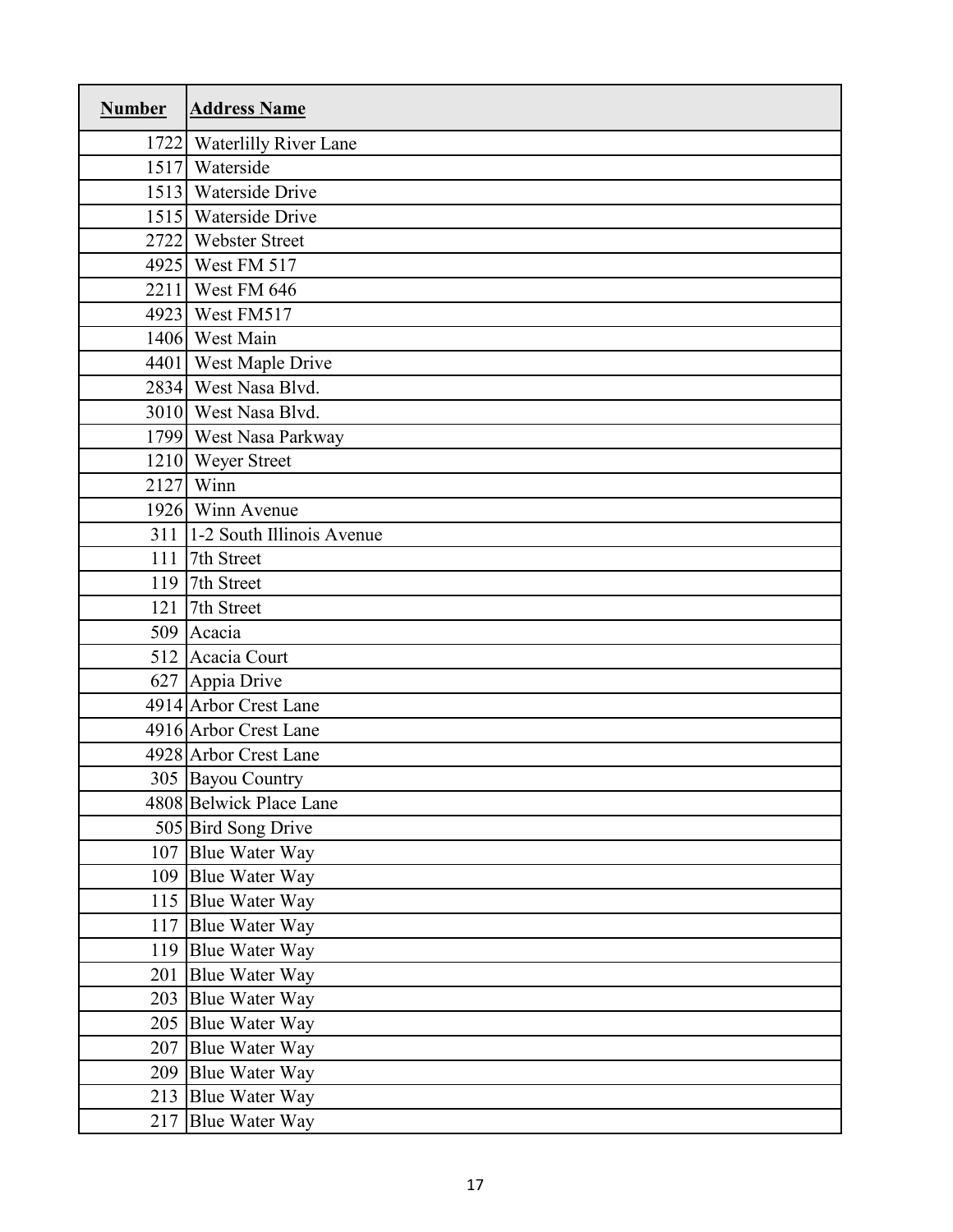| <b>Number</b> | <b>Address Name</b>       |
|---------------|---------------------------|
|               | 301 Blue Water Way        |
|               | 105 Bluewater Way         |
|               | 121 Bowen Drive           |
|               | 1211 Bowen Drive          |
|               | 1212 Bowen Drive          |
|               | 1216 Bowen Drive          |
|               | 1220 Bowen Drive          |
|               | 1221 Bowen Drive          |
|               | 1222 Bowen Drive          |
|               | 1224 Bowen Drive          |
|               | 1226 Bowen Drive          |
|               | 1300 Bowen Drive          |
|               | 1302 Bowen Drive          |
|               | 1304 Bowen Drive          |
|               | 1310 Bowen Drive          |
|               | 1315 Bowen Drive          |
|               | 1320 Bowen Drive          |
|               | 1420 Bowen Drive          |
|               | 125 Brightbrook Lane      |
|               | 128 Brightbrook Lane      |
|               | 129 Brightbrook Lane      |
|               | 130 Brightbrook Lane      |
| 131           | <b>Brightbrook Lane</b>   |
|               | 132 Brightbrook Lane      |
|               | 133 Brightbrook Lane      |
|               | 3052 Camelia View Lane    |
|               | 436 Cardina Oaks Lane     |
| 423           | Cardinal Oaks Lane        |
|               | 425 Cardinal Oaks Lane    |
| 427           | Cardinal Oaks Lane        |
|               | 433 Cardinal Oaks Lane    |
| 434           | <b>Cardinal Oaks Lane</b> |
|               | 438 Cardinal Oaks Lane    |
|               | 439 Cardinal Oaks Lane    |
|               | 440 Cardinal Oaks Lane    |
|               | 684 Casual Lane           |
|               | 3101 Cedar Valley Court   |
| 841           | Coastal Court             |
| 842           | Coastal Court             |
|               | 843 Coastal Court         |
|               | 844 Coastal Court         |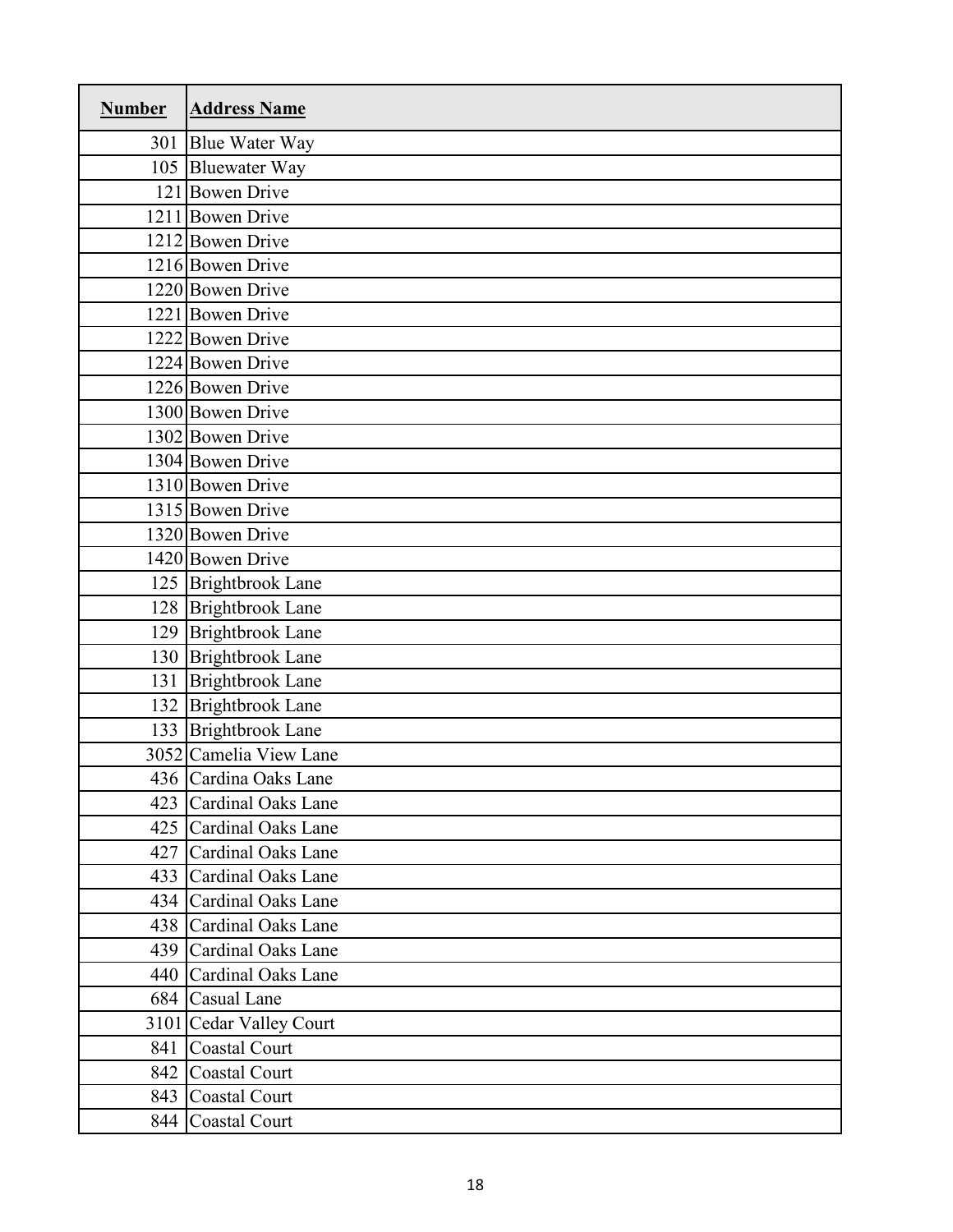| <b>Number</b> | <b>Address Name</b>            |
|---------------|--------------------------------|
| 845           | <b>Coastal Court</b>           |
| 846           | <b>Coastal Court</b>           |
| 847           | <b>Coastal Court</b>           |
| 848           | <b>Coastal Court</b>           |
| 849           | <b>Coastal Court</b>           |
| 852           | <b>Coastal Court</b>           |
| 853           | <b>Coastal Court</b>           |
| 854           | <b>Coastal Court</b>           |
| 855           | <b>Coastal Court</b>           |
| 856           | <b>Coastal Court</b>           |
| 603           | Constellation Blvd.            |
| 609           | Constellation Blvd.            |
| 611           | Constellation Blvd.            |
| 517           | <b>Constellation Bouelvard</b> |
|               | 507 Constellation Boulevard    |
| 503           | <b>Constellation Boulevard</b> |
| 505           | <b>Constellation Boulevard</b> |
| 507           | <b>Constellation Boulevard</b> |
| 509           | <b>Constellation Boulevard</b> |
| 605           | <b>Constellation Boulevard</b> |
| 613           | <b>Constellation Boulevard</b> |
| 617           | <b>Constellation Boulevard</b> |
|               | 6716 Coral Bells Lane          |
|               | 6718 Coral Bells Lane          |
|               | 6720 Coral Bells Lane          |
|               | 6726 Coral Bells Lane          |
|               | 6738 Coral Bells Lane          |
|               | 1311 Course View Drice         |
|               | 1214 Course View Drive         |
|               | 1217 Course View Drive         |
|               | 1219 Course View Drive         |
|               | 1223 Course View Drive         |
|               | 1226 Course View Drive         |
|               | 1228 Course View Drive         |
|               | 1301 Course View Drive         |
|               | 1306 Course View Drive         |
|               | 2135 Cove Park                 |
|               | 360 Creekside Drive            |
| 451           | Creekside Drive                |
| 461           | Creekside Drive                |
| 471           | Creekside Drive                |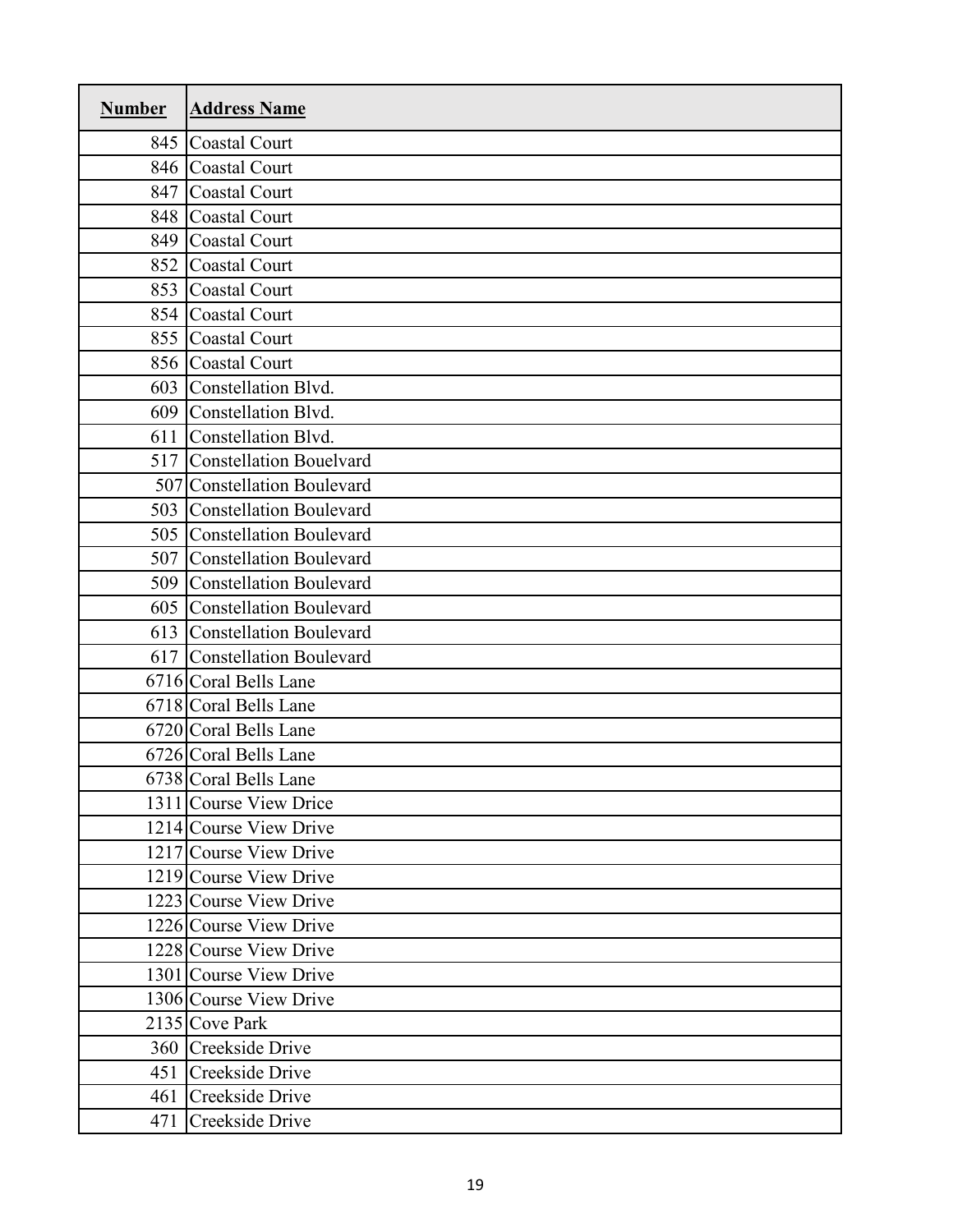| <b>Number</b> | <b>Address Name</b>         |
|---------------|-----------------------------|
|               | 816 Davis                   |
|               | 503 Davis Avenue            |
|               | 917 Davis Road              |
|               | 919 Davis Road              |
|               | 691 Davis Road              |
|               | 733 Davis Road              |
|               | 735 Davis Road              |
|               | 737 Davis Road              |
|               | 739 Davis Road              |
|               | 741 Davis Road              |
|               | 745 Davis Road              |
|               | 793 Davis Road              |
|               | 816 Davis Road              |
|               | 818 Davis Road              |
|               | 842 Davis Road              |
|               | 902 Davis Road              |
| 911           | Davis Road                  |
|               | 913 Davis Road              |
|               | 106 Del Mar                 |
|               | 108 Del Mar                 |
|               | 110 Del Mar                 |
|               | 112 Del Mar                 |
|               | 906 Dickinson Ave           |
|               | 3205 Dovetail Colony Court  |
|               | 3210 Dovetail Colony Court  |
|               | 3212 Dovetail Colony Court  |
|               | 6618 Dream Catcher Lane     |
|               | 3725 E League City Parkway  |
|               | 3729 E League City Parkway  |
|               | $2105$ E. Winn Street       |
|               | 309 East Walker             |
|               | 18 East Waterford Oaks Lane |
|               | 106 Easton Glen Lane        |
|               | 107 Easton Glen Lane        |
|               | 108 Easton Glen Lane        |
|               | 110 Easton Glen Lane        |
|               | 112 Easton Glen Lane        |
|               | 114 Easton Glen Lane        |
|               | 115 Easton Glen Lane        |
|               | 116 Easton Glen Lane        |
|               | 118 Easton Glen Lane        |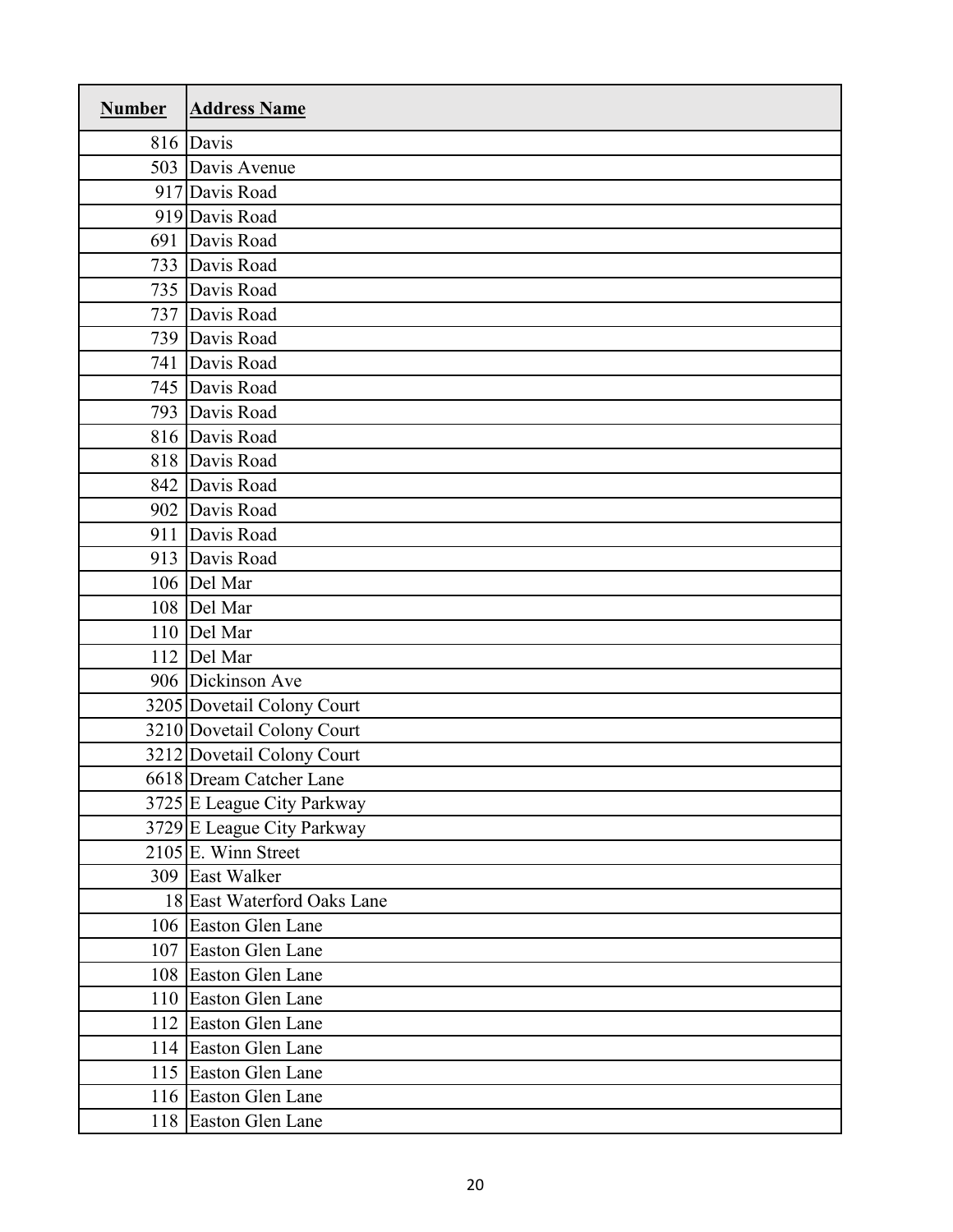| <b>Number</b> | <b>Address Name</b>     |
|---------------|-------------------------|
|               | 120 Easton Glen Lane    |
|               | 128 Easton Glen Lane    |
|               | 130 Easton Glen Lane    |
|               | 132 Easton Glen Lane    |
|               | 134 Easton Glen Lane    |
|               | 136 Easton Glen Lane    |
|               | 138 Easton Glen Lane    |
|               | 140 Easton Glen Lane    |
|               | 142 Easton Glen Lane    |
|               | 160 Easton Glen Lane    |
|               | 162 Easton Glen Lane    |
|               | 902 Effie Street        |
|               | 999 Egret Bay Boulevard |
|               | 316 Empress Lane        |
|               | 319 Empress Lane        |
|               | 320 Empress Lane        |
| 321           | <b>Empress Lane</b>     |
|               | 322 Empress Lane        |
|               | 323 Empress Lane        |
|               | 324 Empress Lane        |
|               | 601 Enterprise Avenue   |
|               | 2114 Fenwood Street     |
|               | 2119 Fenwood Street     |
|               | 2125 Fenwood Street     |
|               | 2902 Flying Horse Lane  |
|               | 2906 Flying Horse Lane  |
|               | 632 FM 270              |
|               | 555 FM 646              |
| 801           | FM 646                  |
|               | 106 Forest Creek Drive  |
|               | 108 Forest Creek Drive  |
|               | 110 Forest Creek Drive  |
|               | 112 Forest Creek Drive  |
|               | 204 Forest Creek Drive  |
|               | 210 Forest Creek Drive  |
|               | 212 Forest Creek Drive  |
|               | 302 Forest Creek Drive  |
|               | 304 Forest Creek Drive  |
|               | 306 Forest Creek Drive  |
|               | 310 Forest Creek Drive  |
|               | 314 Forest Creek Drive  |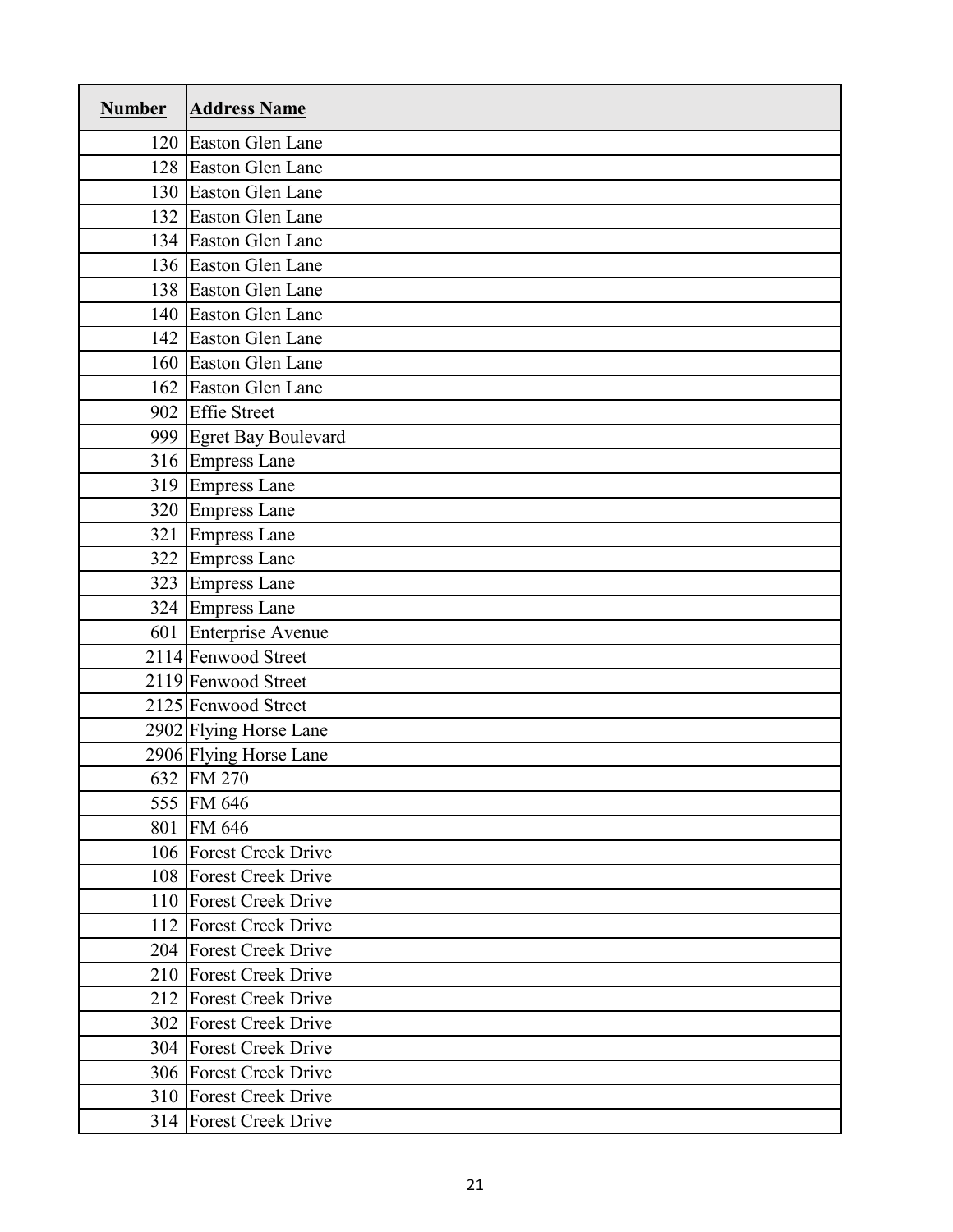| <b>Number</b> | <b>Address Name</b>      |
|---------------|--------------------------|
|               | 316 Forest Creek Drive   |
|               | 317 Forest Creek Drive   |
|               | 678 Fountain View        |
|               | 686 Fountain View        |
|               | 690 Fountain View        |
|               | 668 Fountain View Lane   |
|               | 672 Fountain View Lane   |
|               | 674 Fountain View Lane   |
|               | 676 Fountain View Lane   |
|               | 682 Fountain View Lane   |
|               | 684 Fountain View Lane   |
|               | 688 Fountain View Lane   |
|               | 694 Fountain View Lane   |
|               | 460 Fox Run Court        |
|               | 490 Fox Run Court        |
|               | 490 Fox Run Ct.          |
|               | 510 Glen Cove            |
|               | 440 Glen Cove Blvd.      |
|               | 440 Glen Cove Boulevard  |
| 510           | <b>Glen Cove Street</b>  |
| 211           | <b>Grand Creek Court</b> |
| 213           | <b>Grand Creek Court</b> |
| 215           | <b>Grand Creek Court</b> |
| 217           | <b>Grand Creek Court</b> |
| 219           | <b>Grand Creek Court</b> |
|               | 106 Grand Creek Drive    |
|               | 108 Grand Creek Drive    |
|               | 109 Grand Creek Drive    |
| 110           | <b>Grand Creek Drive</b> |
| 111           | <b>Grand Creek Drive</b> |
| 112           | <b>Grand Creek Drive</b> |
| 113           | <b>Grand Creek Drive</b> |
| 201           | <b>Grand Creek Drive</b> |
| 202           | <b>Grand Creek Drive</b> |
| 203           | <b>Grand Creek Drive</b> |
| 204           | <b>Grand Creek Drive</b> |
| 205           | <b>Grand Creek Drive</b> |
| 206           | <b>Grand Creek Drive</b> |
| 207           | <b>Grand Creek Drive</b> |
| 208           | <b>Grand Creek Drive</b> |
| 209           | <b>Grand Creek Drive</b> |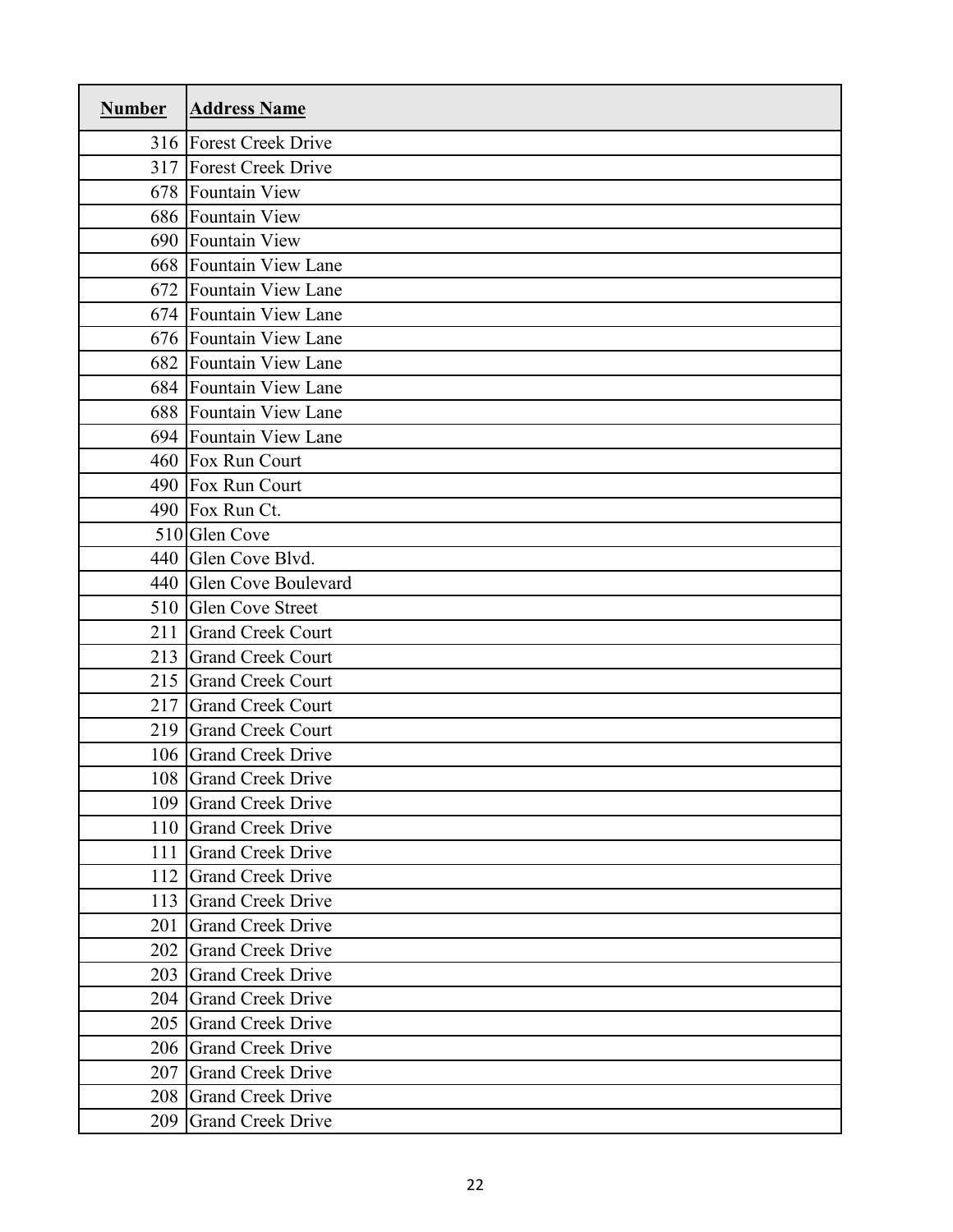| <b>Number</b> | <b>Address Name</b>      |
|---------------|--------------------------|
|               | 210 Grand Creek Drive    |
|               | 306 Grand Creek Drive    |
|               | 308 Grand Creek Drive    |
| 312           | <b>Grand Creek Drive</b> |
|               | 313 Grand Creek Drive    |
|               | 316 Grand Creek Drive    |
| 318           | <b>Grand Creek Drive</b> |
|               | 320 Grand Creek Drive    |
|               | 324 Grand Creek Drive    |
|               | 326 Grand Creek Drive    |
|               | 328 Grand Creek Drive    |
|               | 329 Grand Creek Drive    |
|               | 330 Grand Creek Drive    |
| 331           | <b>Grand Creek Drive</b> |
|               | 333 Grand Creek Drive    |
|               | 334 Grand Creek Drive    |
|               | 336 Grand Creek Drive    |
|               | 338 Grand Creek Drive    |
|               | 340 Grand Creek Drive    |
| 344           | <b>Grand Creek Drive</b> |
|               | 346 Grand Creek Drive    |
|               | 505 Harborside Way       |
|               | 507 Harborside Way       |
|               | 509 Harborside Way       |
|               | 512 Harborside Way       |
|               | 513 Harborside Way       |
|               | 602 Harborside Way       |
|               | 611 Harborside Way       |
|               | 613 Harborside Way       |
|               | 705 Harborside Way       |
|               | 421 Harborview Drive     |
|               | 1705 Hartford Mills Lane |
|               | 690 Hewitt Street        |
|               | 310 Hobbs Road           |
| 401           | <b>Holly Branch</b>      |
|               | 413 Holly Branch         |
|               | 314 Holly Branch Lane    |
|               | 315 Holly Branch Lane    |
|               | 316 Holly Branch Lane    |
|               | 317 Holly Branch Lane    |
|               | 318 Holly Branch Lane    |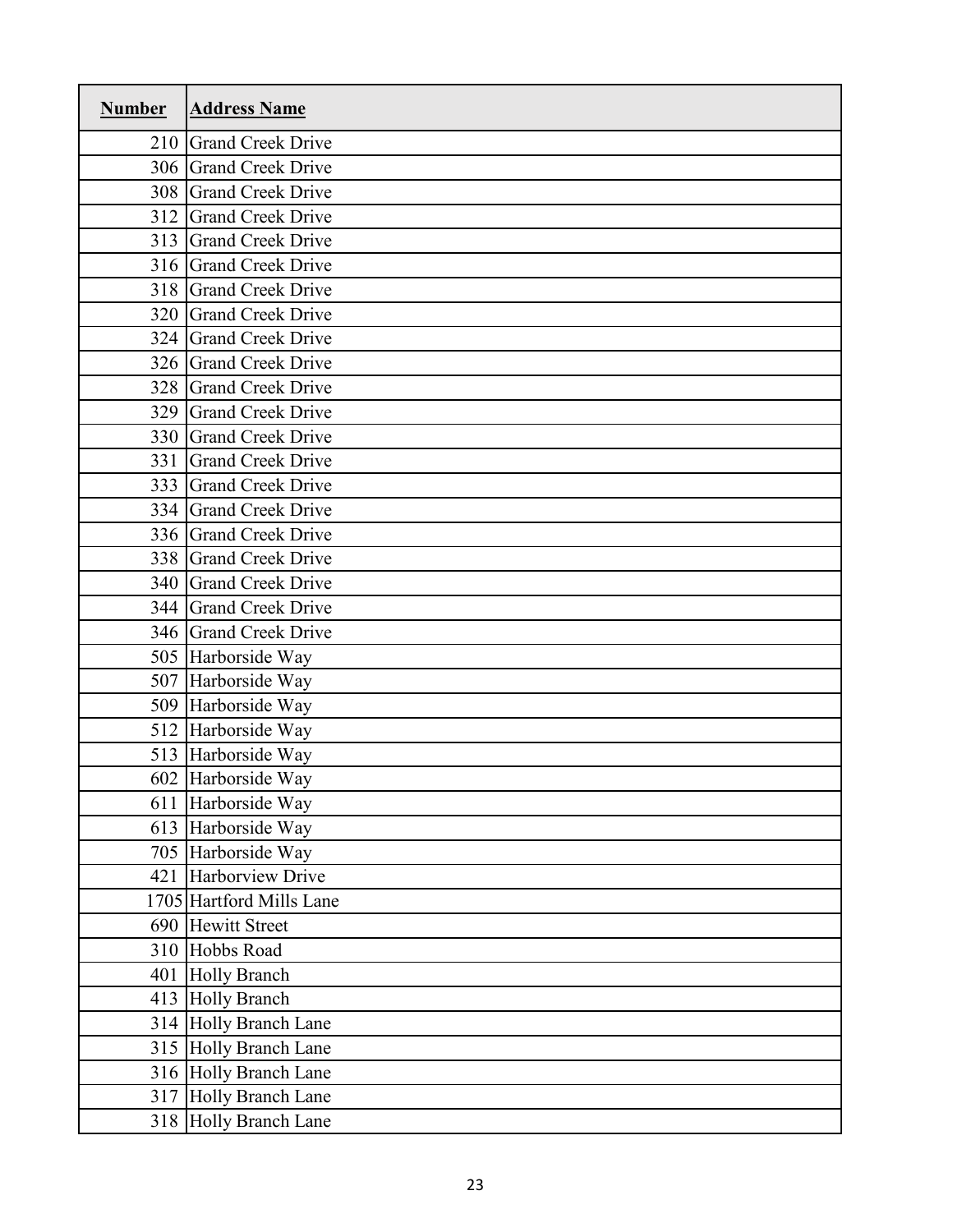| <b>Number</b> | <b>Address Name</b>                      |
|---------------|------------------------------------------|
|               | 319 Holly Branch Lane                    |
|               | 320 Holly Branch Lane                    |
| 321           | Holly Branch Lane                        |
|               | 322 Holly Branch Lane                    |
|               | 323 Holly Branch Lane                    |
|               | 325 Holly Branch Lane                    |
|               | 327 Holly Branch Lane                    |
|               | 329 Holly Branch Lane                    |
| 331           | Holly Branch Lane                        |
|               | 333 Holly Branch Lane                    |
|               | 335 Holly Branch Lane                    |
|               | 337 Holly Branch Lane                    |
|               | 339 Holly Branch Lane                    |
|               | 403 Holly Branch Lane                    |
|               | 405 Holly Branch Lane                    |
|               | 407 Holly Branch Lane                    |
| 411           | Holly Branch Lane                        |
|               | 413 Holly Branch Lane                    |
|               | 415 Holly Branch Lane                    |
| 417           | Holly Branch Lane                        |
|               | 419 Holly Branch Lane                    |
| 421           | <b>Holly Branch Lane</b>                 |
|               | 422 Holly Branch Lane                    |
|               | 423 Holly Branch Lane                    |
|               | 424 Holly Branch Lane                    |
|               | 425 Holly Branch Lane                    |
|               | 426 Holly Branch Lane                    |
|               | 429 Holly Branch Lane                    |
| 431           | <b>Holly Branch Lane</b>                 |
|               | 433 Holly Branch Lane                    |
|               | 435 Holly Branch Lane                    |
| 437           | <b>Holly Branch Lane</b>                 |
| 501           | Interstate Highway 45 South Gulf Freeway |
| 503           | Interstate Highway 45 South Gulf Freeway |
| 505           | Interstate Highway 45 South Gulf Freeway |
|               | 321 Lafayette                            |
| 321           | Lafayette                                |
| 105           | Lago Vista                               |
|               | 107 Lago Vista                           |
|               | 109 Lago Vista                           |
|               | 200 Lago Vista                           |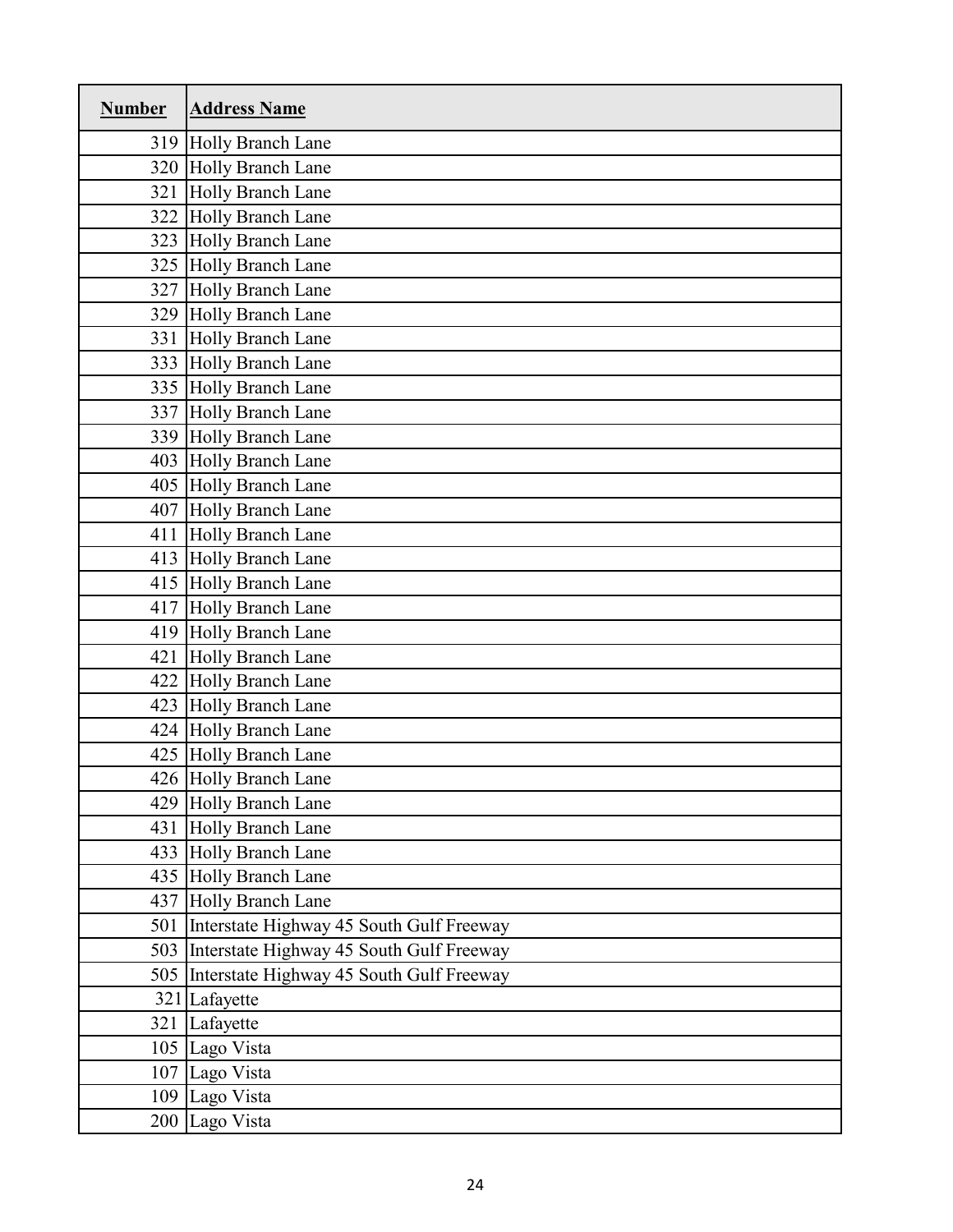| <b>Number</b> | <b>Address Name</b>  |
|---------------|----------------------|
| 201           | Lago Vista           |
|               | 202 Lago Vista       |
|               | 203 Lago Vista       |
|               | 204 Lago Vista       |
|               | 205 Lago Vista       |
|               | 206 Lago Vista       |
|               | 207 Lago Vista       |
|               | 208 Lago Vista       |
|               | 210 Lago Vista       |
|               | 300 Lago Vista       |
| 301           | Lago Vista           |
|               | 302 Lago Vista       |
|               | 303 Lago Vista       |
|               | 304 Lago Vista       |
|               | 305 Lago Vista       |
|               | 306 Lago Vista       |
|               | 307 Lago Vista       |
|               | 308 Lago Vista       |
|               | 309 Lago Vista       |
|               | 310 Lago Vista       |
|               | 312 Lago Vista       |
|               | 105 Lake Bridge Lane |
|               | 106 Lake Bridge Lane |
|               | 107 Lake Bridge Lane |
|               | 108 Lake Bridge Lane |
|               | 109 Lake Bridge Lane |
|               | 110 Lake Bridge Lane |
|               | 111 Lake Bridge Lane |
|               | 112 Lake Bridge Lane |
|               | 113 Lake Bridge Lane |
|               | 115 Lake Bridge Lane |
|               | 308 Lakefront Drive  |
|               | 406 Lakeside         |
|               | 412 Lakeside         |
|               | 421 Lakeside Drive   |
|               | 514 Lakeside Drive   |
|               | 107 Lakeside Drive   |
|               | 150 Lakeside Drive   |
|               | 210 Lakeside Drive   |
|               | 307 Lakeside Drive   |
|               | 328 Lakeside Drive   |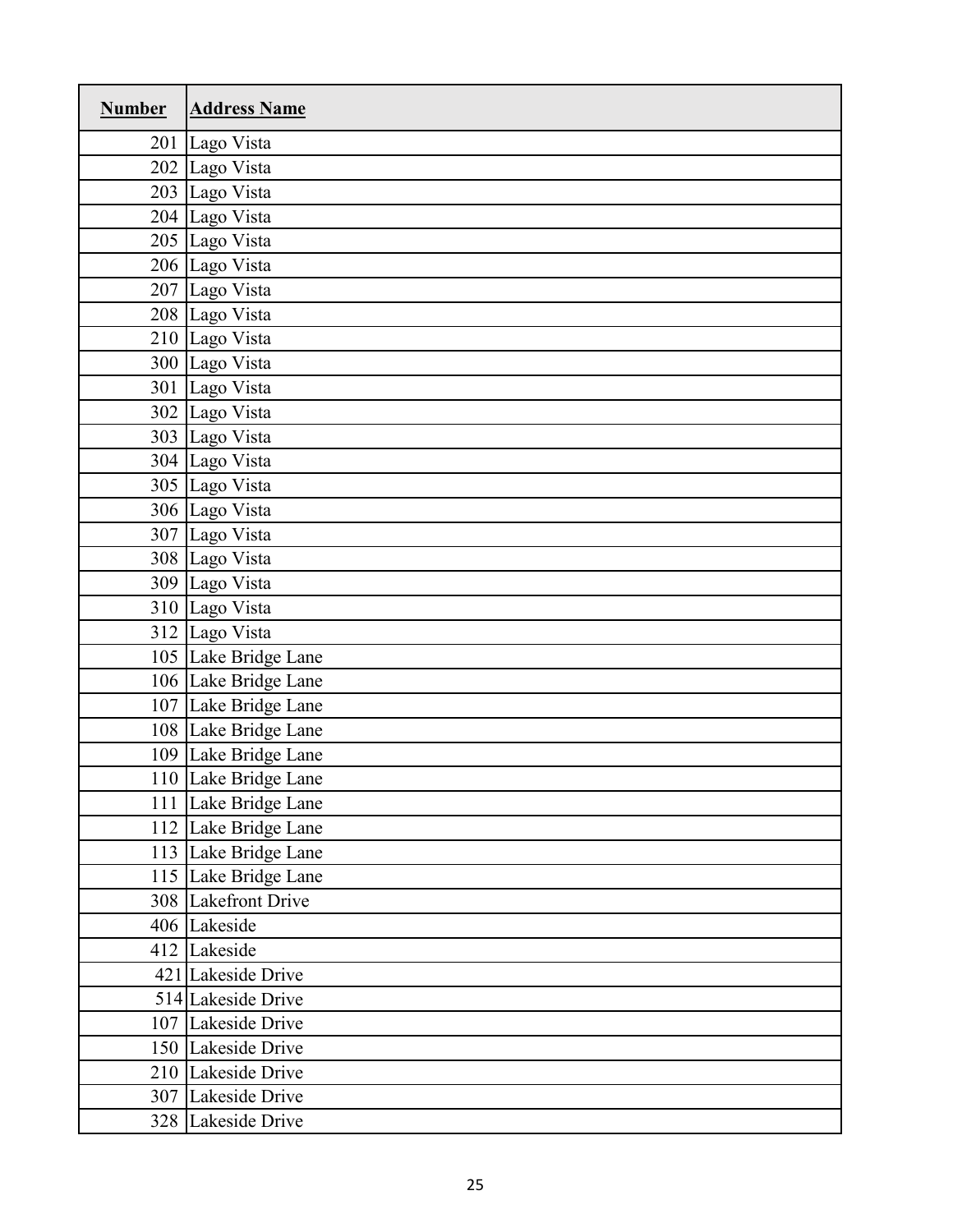| <b>Number</b> | <b>Address Name</b>   |
|---------------|-----------------------|
|               | 609 Landrum           |
|               | 106 Las Brisas        |
|               | 108 Las Brisas        |
|               | 200 Las Brisas        |
|               | 201 Las Brisas        |
|               | 202 Las Brisas        |
|               | 203 Las Brisas        |
|               | 204 Las Brisas        |
|               | 205 Las Brisas        |
|               | 206 Las Brisas        |
|               | 207 Las Brisas        |
|               | 208 Las Brisas        |
|               | 209 Las Brisas        |
|               | 607 Laura Lane        |
|               | 203 Lazy Hollow Drive |
|               | 668 Lazy Lane         |
|               | 678 Lazy Lane         |
|               | 315 Le Doux Oaks      |
|               | 317 Le Doux Oaks      |
| 401           | Magnolia Blossom      |
|               | 402 Magnolia Blossom  |
|               | 404 Magnolia Blossom  |
|               | 405 Magnolia Blossom  |
|               | 406 Magnolia Blossom  |
|               | 407 Magnolia Blossom  |
|               | 408 Magnolia Blossom  |
|               | 410 Magnolia Blossom  |
|               | 412 Magnolia Blossom  |
|               | 414 Magnolia Blossom  |
|               | 416 Magnolia Blossom  |
|               | 418 Magnolia Blossom  |
|               | 419 Magnolia Blossom  |
|               | 420 Magnolia Blossom  |
|               | 422 Magnolia Blossom  |
|               | 423 Magnolia Blossom  |
|               | 424 Magnolia Blossom  |
|               | 425 Magnolia Blossom  |
|               | 426 Magnolia Blossom  |
|               | 427 Magnolia Blossom  |
|               | 428 Magnolia Blossom  |
|               | 429 Magnolia Blossom  |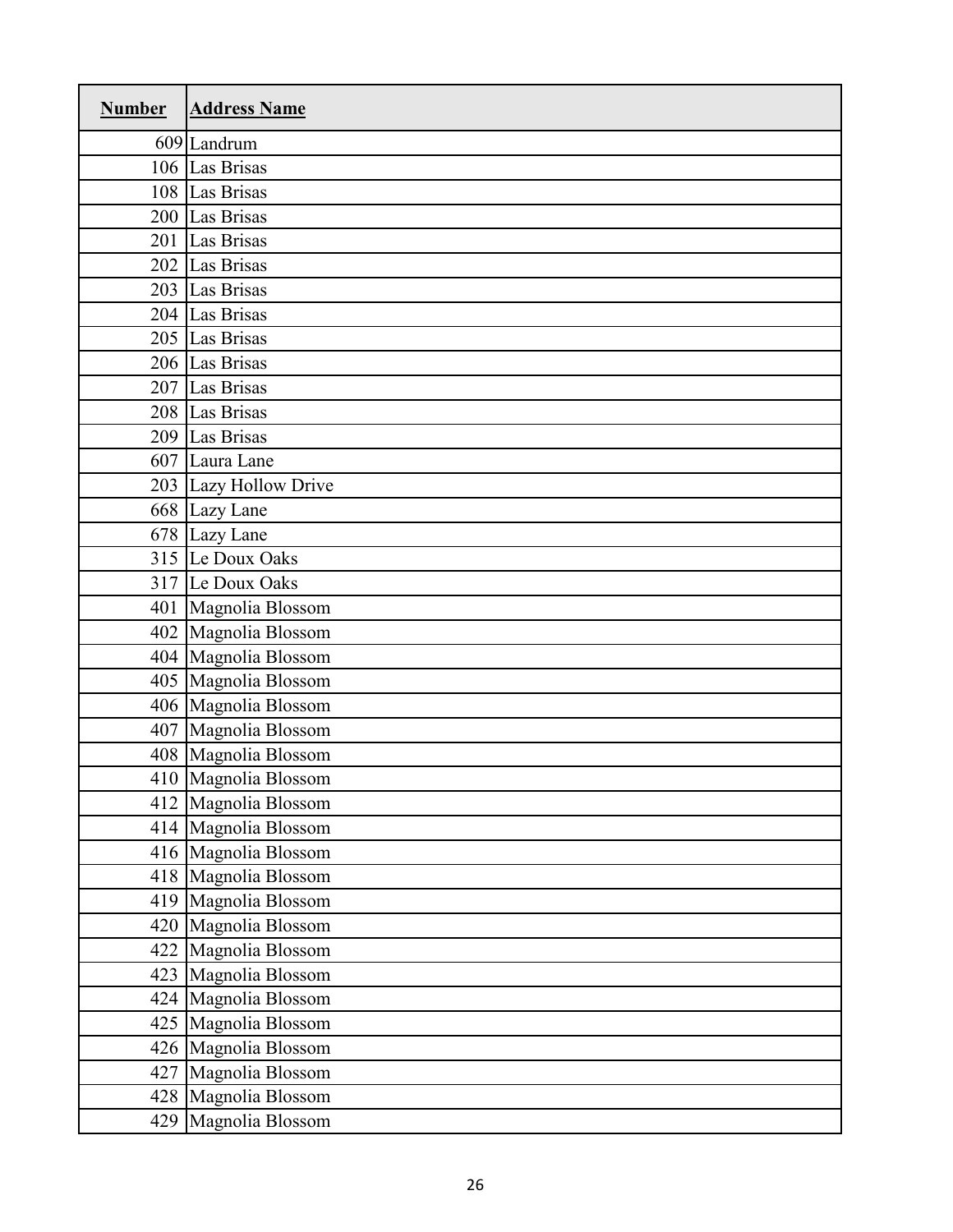| <b>Number</b> | <b>Address Name</b>          |
|---------------|------------------------------|
|               | 430 Magnolia Blossom         |
| 431           | Magnolia Blossom             |
|               | 432 Magnolia Blossom         |
|               | 433 Magnolia Blossom         |
|               | 434 Magnolia Blossom         |
|               | 435 Magnolia Blossom         |
|               | 436 Magnolia Blossom         |
|               | 437 Magnolia Blossom         |
|               | 438 Magnolia Blossom         |
|               | 440 Magnolia Blossom         |
|               | 417 Magnolia Crossing        |
| 461           | Magnolia Crossing            |
|               | 464 Magnolia Crossing        |
|               | 465 Magnolia Crossing        |
|               | 467 Magnolia Crossing        |
|               | 468 Magnolia Crossing        |
| 469           | Magnolia Crossing            |
|               | 470 Magnolia Crossing        |
| 471           | Magnolia Crossing            |
| 472           | Magnolia Crossing            |
|               | 473 Magnolia Crossing        |
|               | 474 Magnolia Crossing        |
|               | 476 Magnolia Crossing        |
|               | 122 Magnolia Estates Drive   |
|               | 123 Magnolia Estates Drive   |
|               | 125 Magnolia Estates Drive   |
|               | 403   Magnolia Estates Drive |
|               | 405 Magnolia Estates Drive   |
|               | 407 Magnolia Estates Drive   |
|               | 303 Magnolia Way             |
|               | 316 Magnolia Way             |
|               | 402 Magnolia Way             |
|               | 404 Magnolia Way             |
|               | 406 Magnolia Way             |
|               | 408 Magnolia Way             |
|               | 410 Magnolia Way             |
|               | 412 Magnolia Way             |
|               | 11 Marina Del Sol            |
| 301           | Marina Oaks Court            |
|               | 302 Marina Oaks Court        |
|               | 304 Marina Oaks Court        |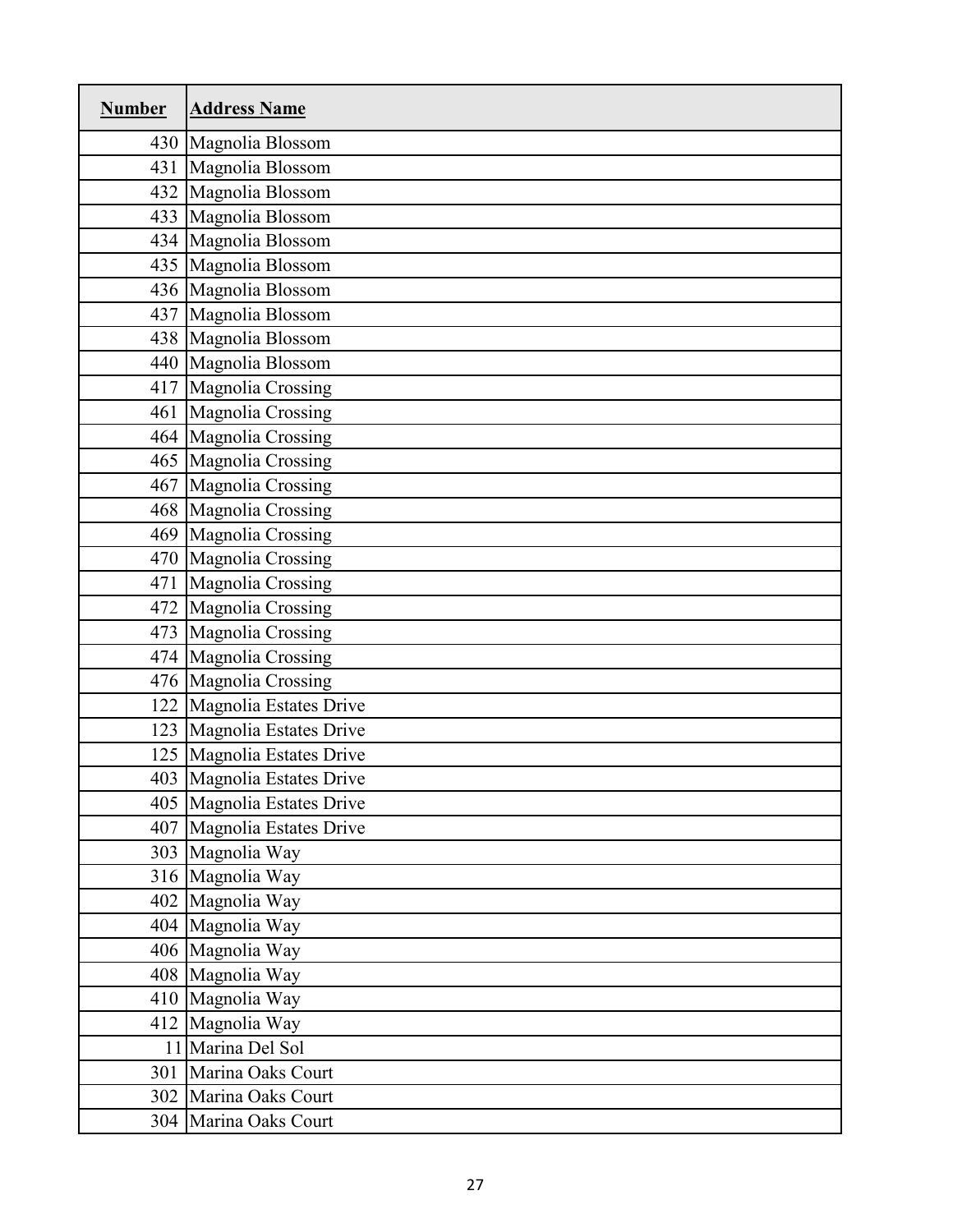| <b>Number</b> | <b>Address Name</b>   |
|---------------|-----------------------|
|               | 310 Marina Oaks Court |
| 311           | Marina Oaks Court     |
|               | 313 Marina Oaks Court |
|               | 315 Marina Oaks Court |
|               | 316 Marina Oaks Court |
|               | 317 Marina Oaks Court |
|               | 319 Marina Oaks Court |
|               | 320 Marina Oaks Court |
|               | 112 Marina Oaks Drive |
|               | 114 Marina Oaks Drive |
|               | 115 Marina Oaks Drive |
|               | 116 Marina Oaks Drive |
|               | 118 Marina Oaks Drive |
|               | 120 Marina Oaks Drive |
|               | 122 Marina Oaks Drive |
|               | 124 Marina Oaks Drive |
|               | 2158 Marina Way       |
|               | 2170 Marina Way       |
|               | 5 Mariners Lane       |
|               | 9 Mariners Lane       |
|               | 13 Mariners Lane      |
|               | 16 Mariners Lane      |
|               | 17 Mariners Lane      |
|               | 18 Mariners Lane      |
|               | 20 Mariners Lane      |
|               | 23 Mariners Lane      |
|               | 12 Mariners Way       |
|               | 11 Mariners Way Lane  |
|               | 6 Marines Lane        |
|               | 7 Marines Lane        |
|               | 22 M Marines Way      |
|               | 152 McGuire           |
|               | 148 McGuire Road      |
|               | 305 McKibben Lane     |
|               | 2906 Millstream Court |
|               | 706 Mockingbird Lane  |
|               | 911 N. Kansas Avenue  |
|               | 350 N. Wesley Drive   |
|               | 153 North FM 270      |
|               | 999 North FM 270      |
|               | 615 Northport Lane    |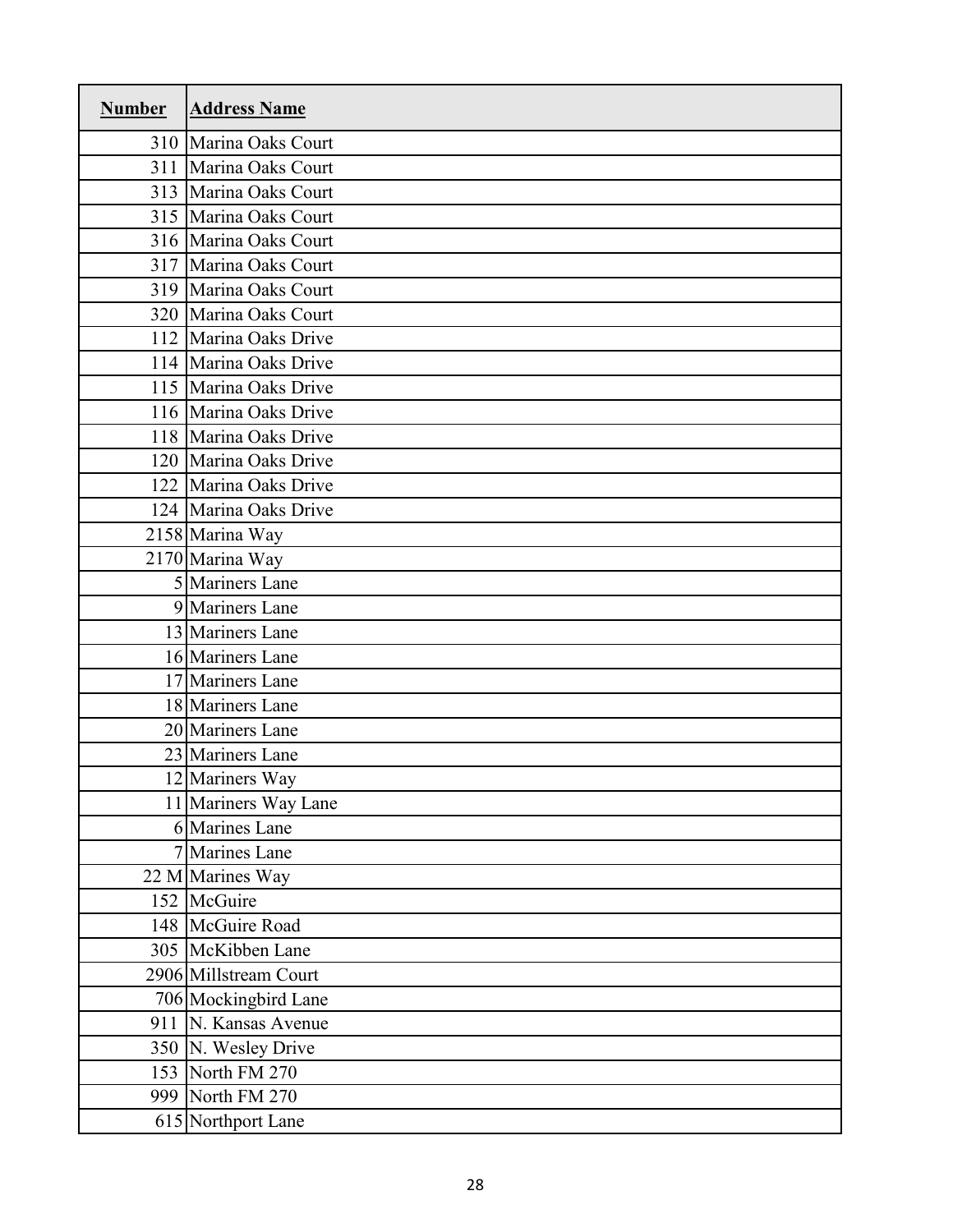| <b>Number</b> | <b>Address Name</b> |
|---------------|---------------------|
|               | 619 Northport Lane  |
|               | 628 Northport Lane  |
|               | 630 Northport Lane  |
|               | 633 Northport Lane  |
|               | 443 Nottaway Court  |
|               | 447 Nottoway        |
|               | 283 Oak Hollow      |
|               | 2731 Oak Road       |
|               | 124 Pallins Way     |
|               | 126 Pallins Way     |
|               | 127 Pallins Way     |
|               | 128 Pallins Way     |
|               | 130 Pallins Way     |
|               | 131 Pallins Way     |
|               | 501 Palomino Lane   |
|               | 105 Park Trail Lane |
|               | 106 Park Trail Lane |
|               | 107 Park Trail Lane |
|               | 108 Park Trail Lane |
|               | 109 Park Trail Lane |
|               | 111 Park Trail Lane |
|               | 112 Park Trail Lane |
|               | 113 Park Trail Lane |
|               | 114 Park Trail Lane |
|               | 669 Park View Lane  |
|               | 673 Park View Lane  |
|               | 675 Park View Lane  |
|               | 677 Park View Lane  |
|               | 679 Park View Lane  |
|               | 904 Peach Street    |
|               | 719 Pegasus         |
|               | 729 Pegasus         |
|               | 733 Pegasus         |
|               | 742 Pegasus         |
|               | 701 Pegasus Lane    |
|               | 702 Pegasus Lane    |
|               | 703 Pegasus Lane    |
|               | 704 Pegasus Lane    |
|               | 705 Pegasus Lane    |
|               | 707 Pegasus Lane    |
|               | 709 Pegasus Lane    |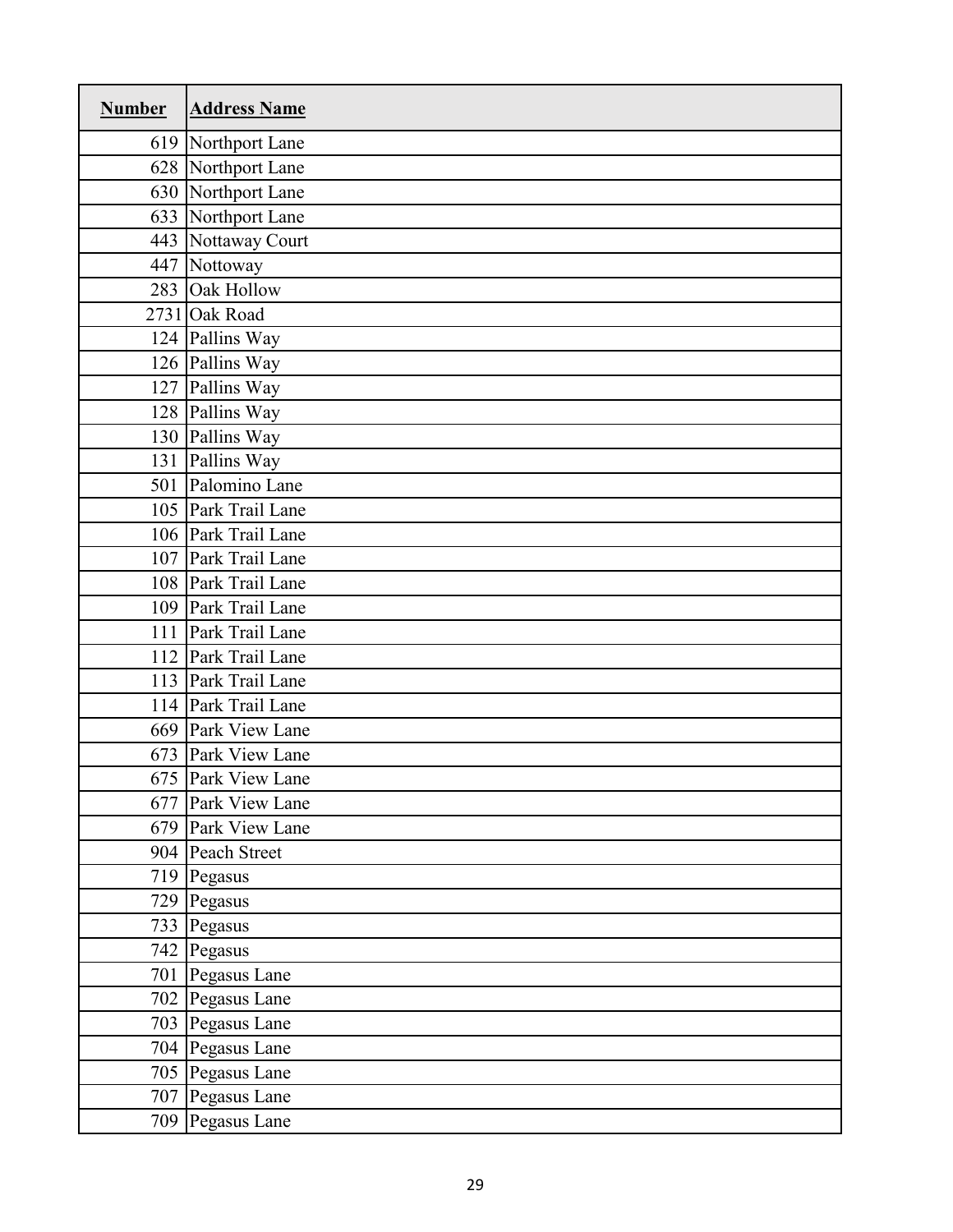| <b>Number</b> | <b>Address Name</b>      |
|---------------|--------------------------|
|               | 711 Pegasus Lane         |
|               | 714 Pegasus Lane         |
|               | 715 Pegasus Lane         |
|               | 716 Pegasus Lane         |
|               | 720 Pegasus Lane         |
|               | 722 Pegasus Lane         |
|               | 727 Pegasus Lane         |
|               | 728 Pegasus Lane         |
|               | 731 Pegasus Lane         |
|               | 732 Pegasus Lane         |
|               | 734 Pegasus Lane         |
|               | 736 Pegasus Lane         |
|               | 737 Pegasus Lane         |
|               | 738 Pegasus Lane         |
|               | 739 Pegasus Lane         |
|               | 740 Pegasus Lane         |
|               | 741 Pegasus Lane         |
|               | 744 Pegasus Lane         |
|               | 746 Pegasus Lane         |
|               | 747 Pegasus Lane         |
|               | 748 Pegasus Lane         |
|               | 750 Pegasus Lane         |
|               | 752 Pegasus Lane         |
|               | 756 Pegasus Lane         |
|               | 936 Plantain Drive       |
|               | 940 Plantain Drive       |
|               | 2 Ma riners Lane         |
|               | 8 Ma riners Lane         |
|               | 2504 Robin Crossing Lane |
|               | 3203 Rose Creek Lane     |
|               | 3207 Rose Creek Lane     |
|               | 119 Rushton Circle       |
|               | 126 Rushton Circle       |
|               | 128 Rushton Circle       |
|               | 121 Rustic Colony Lane   |
|               | 123 Rustic Colony Lane   |
|               | 125 Rustic Colony Lane   |
|               | 126 Rustic Colony Lane   |
|               | 127 Rustic Colony Lane   |
|               | 129 Rustic Colony Lane   |
| 131           | Rustic Colony Lane       |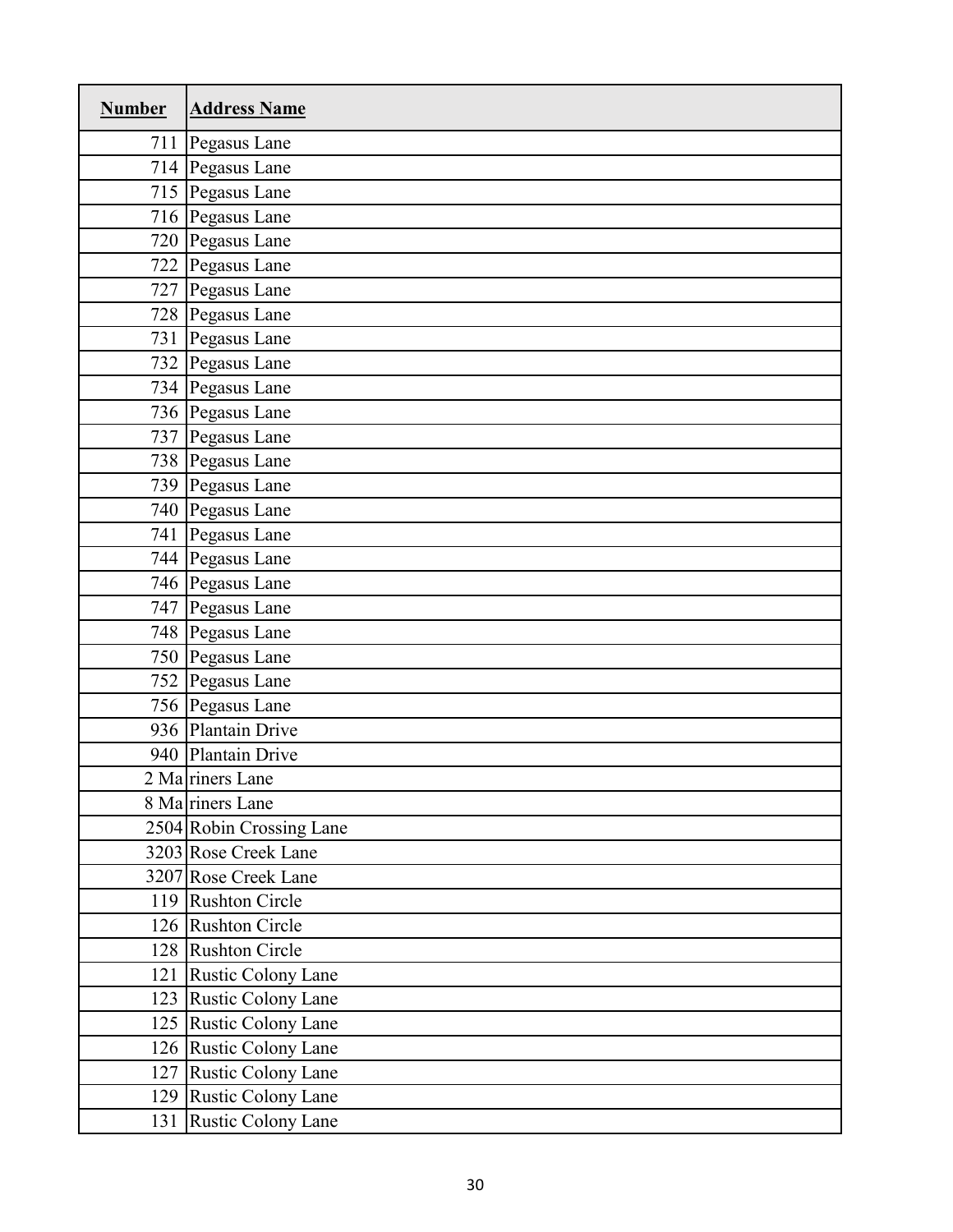| <b>Number</b> | <b>Address Name</b>    |
|---------------|------------------------|
|               | 132 Rustic Colony Lane |
|               | 133 Rustic Colony Lane |
|               | 134 Rustic Colony Lane |
|               | 135 Rustic Colony Lane |
|               | 136 Rustic Colony Lane |
|               | 137 Rustic Colony Lane |
|               | 139 Rustic Colony Lane |
|               | 140 Rustic Colony Lane |
| 141           | Rustic Colony Lane     |
|               | 143 Rustic Colony Lane |
|               | 144 Rustic Colony Lane |
|               | 145 Rustic Colony Lane |
|               | 153 Rustic Colony Lane |
|               | 155 Rustic Colony Lane |
|               | 157 Rustic Colony Lane |
|               | 158 Rustic Colony Lane |
|               | 159 Rustic Colony Lane |
|               | 161 Rustic Colony Lane |
|               | 163 Rustic Colony Lane |
|               | 165 Rustic Colony Lane |
|               | 166 Rustic Colony Lane |
|               | 168 Rustic Colony Lane |
|               | 169 Rustic Colony Lane |
|               | 170 Rustic Colony Lane |
|               | 171 Rustic Colony Lane |
|               | 172 Rustic Colony Lane |
|               | 175 Rustic Colony Lane |
|               | 177 Rustic Colony Lane |
| 210           | Seacrest               |
|               | 212 Seacrest           |
|               | 214 Seacrest           |
| 221           | Seascape Lane          |
|               | 223 Seascape Lane      |
|               | 224 Seascape Lane      |
|               | 226 Seascape Lane      |
| 451           | Seminole Drive         |
| 841           | <b>Signature Cove</b>  |
|               | 842 Signature Cove     |
|               | 843 Signature Cove     |
|               | 844 Signature Cove     |
|               | 845 Signature Cove     |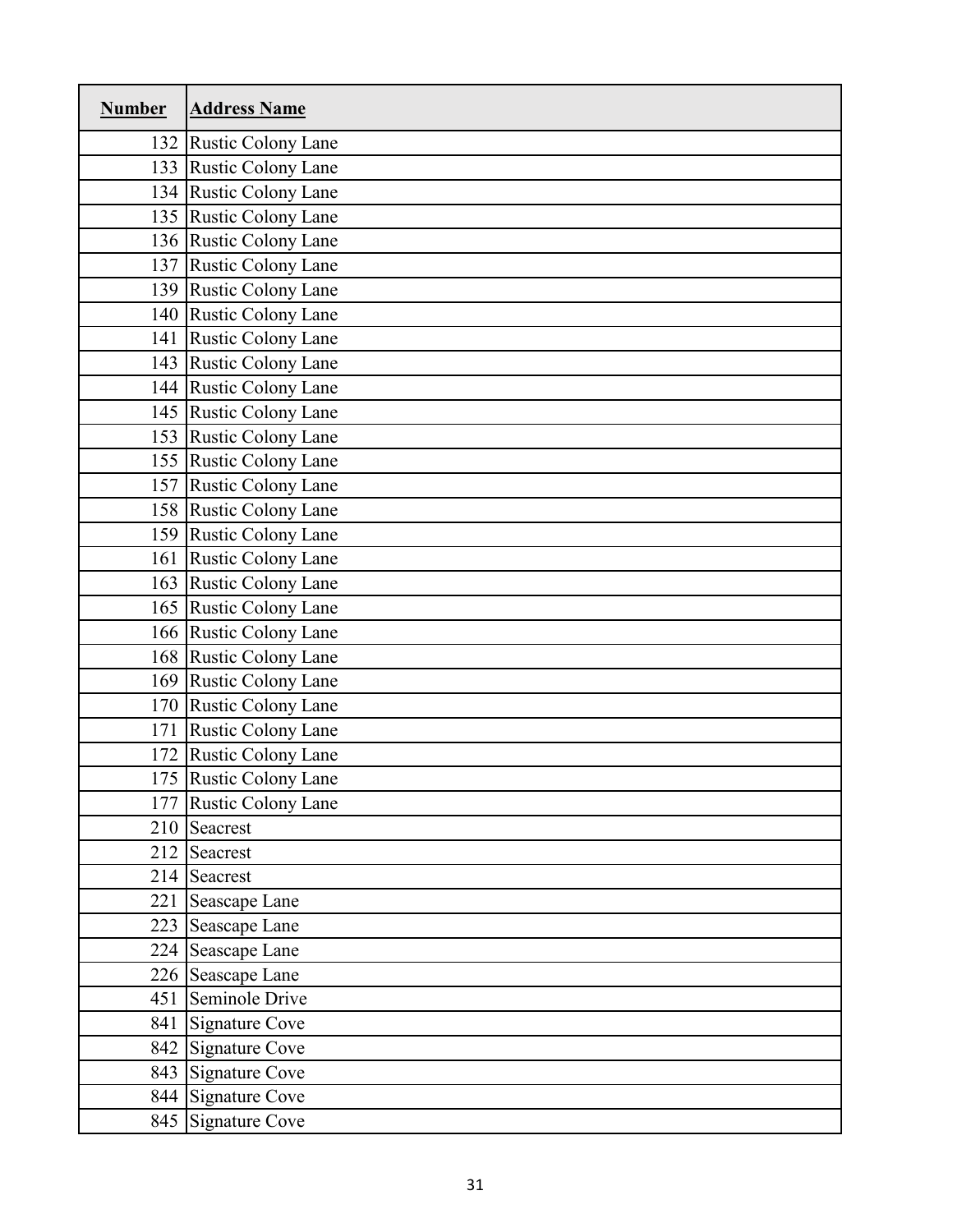| <b>Number</b> | <b>Address Name</b>     |
|---------------|-------------------------|
|               | 846 Signature Cove      |
| 847           | <b>Signature Cove</b>   |
|               | 848 Signature Cove      |
| 849           | <b>Signature Cove</b>   |
|               | 850 Signature Cove      |
| 851           | <b>Signature Cove</b>   |
|               | 852 Signature Cove      |
| 853           | Signature Cove          |
|               | 854 Signature Cove      |
|               | 855 Signature Cove      |
|               | 853 Signature Cove      |
|               | 215 Silverbrook Lane    |
|               | 218 Silverbrook Lane    |
|               | 219 Silverbrook Lane    |
|               | 220 Silverbrook Lane    |
| 221           | Silverbrook Lane        |
| 222           | Silverbrook Lane        |
|               | 702 South Kansas Drive  |
| 521           | Southport               |
| 515           | Southport Lane          |
| 517           | Southport Lane          |
| 522           | Southport Lane          |
| 530           | Southport Lane          |
| 533           | Southport Lane          |
|               | 534 Southport Lane      |
|               | 515 St Charles          |
|               | 511 St. Charles         |
|               | 514 St. Charles         |
|               | 3110 Sunrise Hill Lane  |
|               | 3111 Sunrise Hill Lane  |
|               | 3113 Sunrise Hill Lane  |
|               | 214 Sunset Ridge Court  |
|               | 206 Sunset Ridge Drive  |
|               | 210 Sunset Ridge Drive  |
| 501           | <b>Teal Drive</b>       |
|               | 513 Teal Drive          |
|               | 600 Twin Oaks Boulevard |
|               | 105 Twin Oaks Way       |
|               | 107 Twin Oaks Way       |
|               | 325 Twin Timbers        |
|               | 338 Twin Timbers        |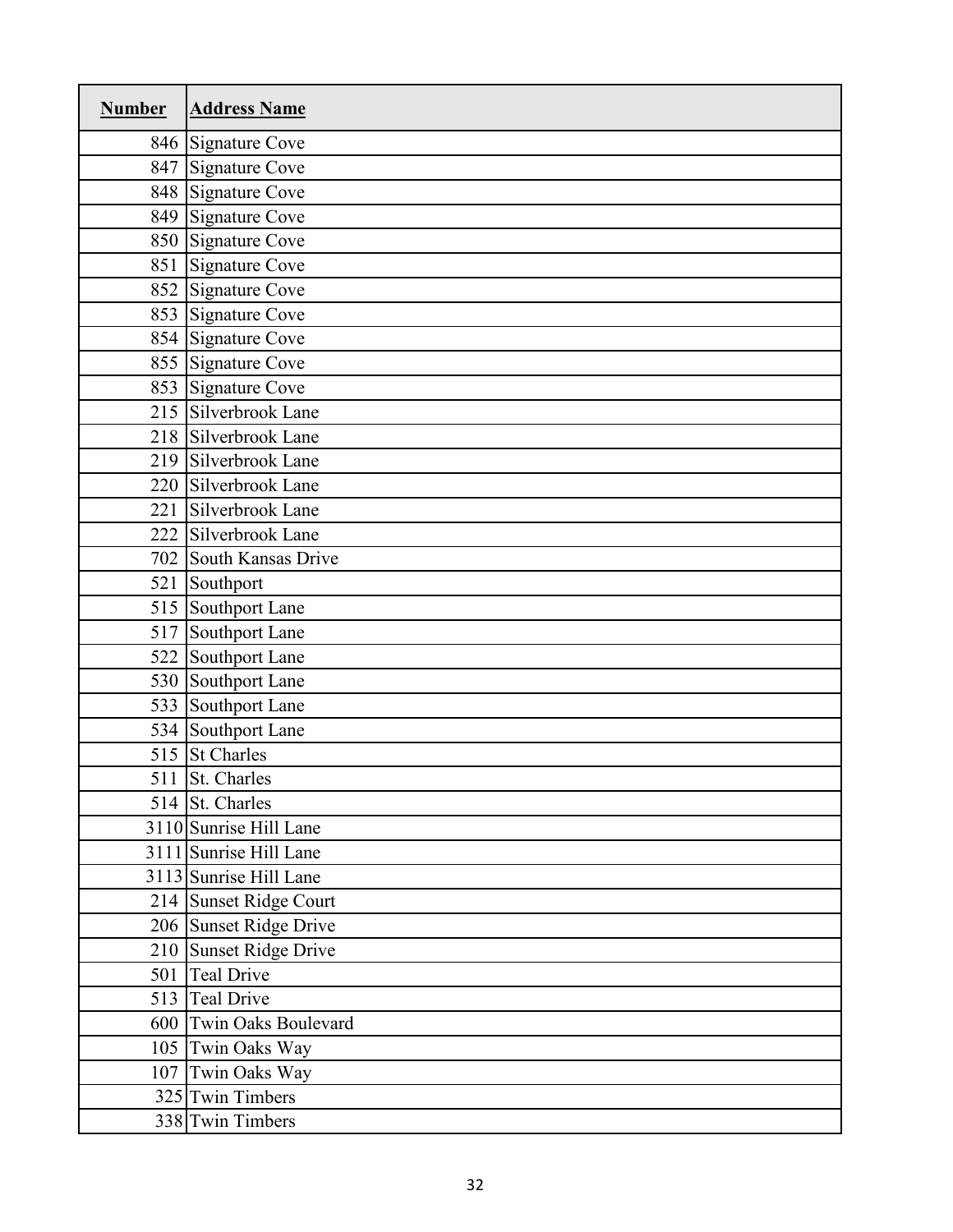| <b>Number</b> | <b>Address Name</b>      |
|---------------|--------------------------|
|               | 326 Twin Timbers         |
| 307           | <b>Twin Timbers Lane</b> |
| 308           | <b>Twin Timbers Lane</b> |
| 317           | <b>Twin Timbers Lane</b> |
| 323           | <b>Twin Timbers Lane</b> |
| 327           | <b>Twin Timbers Lane</b> |
| 402           | <b>Twin Timbers Lane</b> |
| 404           | <b>Twin Timbers Lane</b> |
| 406           | <b>Twin Timbers Lane</b> |
| 408           | <b>Twin Timbers Lane</b> |
| 410           | <b>Twin Timbers Lane</b> |
| 414           | <b>Twin Timbers Lane</b> |
| 416           | Twin Timbers Lane        |
| 418           | <b>Twin Timbers Lane</b> |
| 422           | <b>Twin Timbers Lane</b> |
| 426           | <b>Twin Timbers Lane</b> |
| 428           | <b>Twin Timbers Lane</b> |
| 430           | <b>Twin Timbers Lane</b> |
| 432           | <b>Twin Timbers Lane</b> |
| 435           | <b>Twin Timbers Lane</b> |
| 438           | <b>Twin Timbers Lane</b> |
| 307           | <b>Twin Timbers Lane</b> |
| 207           | Valmar                   |
| 208           | Valmar                   |
| 211           | Valmar                   |
| 215           | Valmar                   |
|               | 226 Valmar               |
| 302           | Valmar                   |
| 304           | Valmar                   |
| 306           | Valmar                   |
| 310           | Valmar                   |
| 322           | Valmar                   |
| 204           | Valmar Street            |
| 230           | Valmar Street            |
| 310           | Valmar Street            |
|               | 1412 Veranda Mist        |
|               | 1414 Veranda Mist        |
|               | 1416 Veranda Mist        |
|               | 1418 Veranda Mist        |
|               | 1420 Veranda Mist        |
|               | 1502 Veranda Mist        |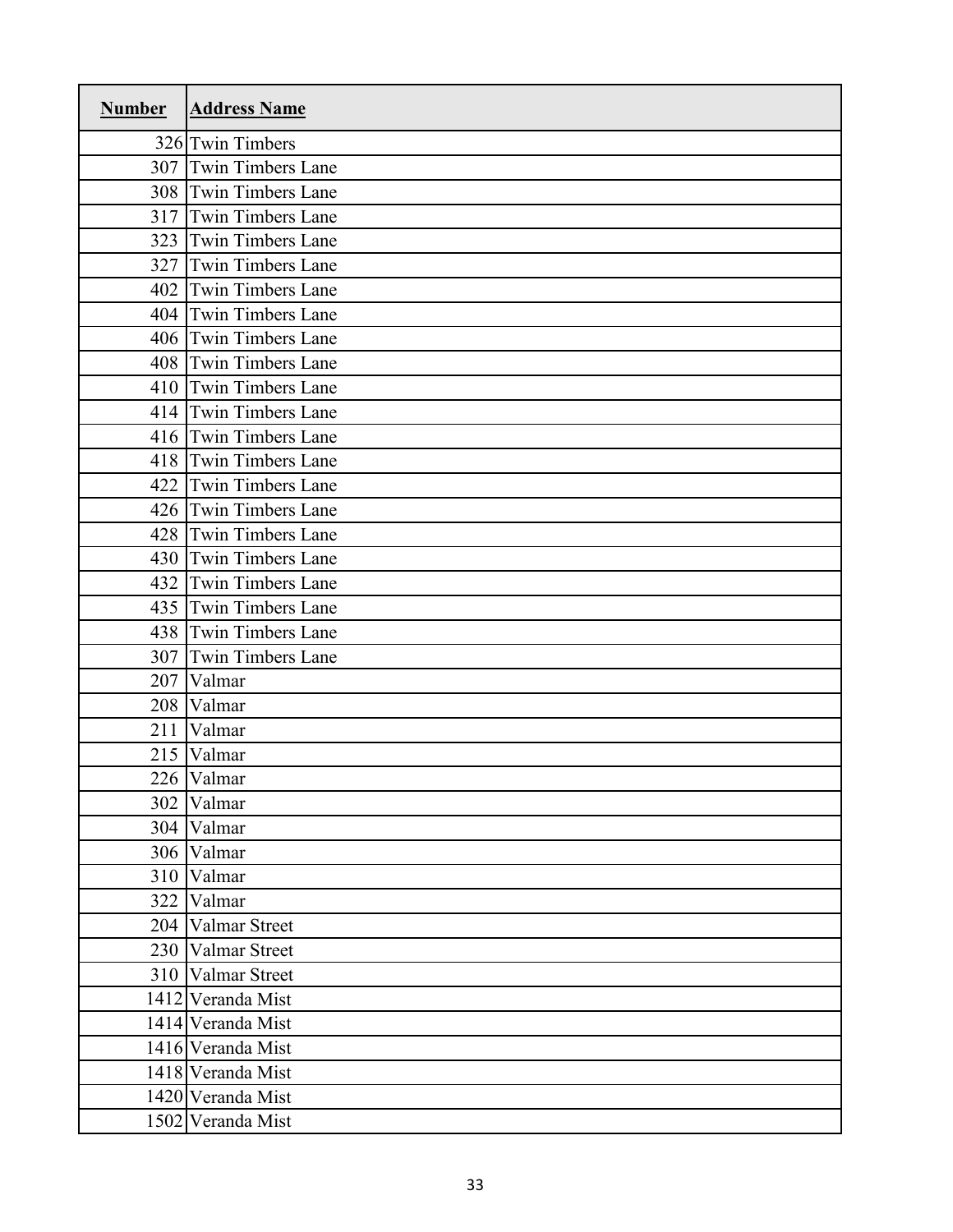| <b>Number</b> | <b>Address Name</b>                 |
|---------------|-------------------------------------|
|               | 1504 Veranda Mist                   |
|               | 1506 Veranda Mist                   |
|               | 1508 Veranda Mist                   |
|               | 1510 Veranda Mist                   |
|               | 1516 Veranda Mist                   |
|               | 2702 Veranda Terrace                |
|               | 2704 Veranda Terrace                |
|               | 2706 Veranda Terrace                |
|               | 2708 Veranda Terrace                |
|               | 2712 Veranda Terrace                |
|               | 2106 Verranda Terrace               |
|               | 828 W. FM 646                       |
|               | 1911 W. League City Parkway         |
|               | 23 Wateford Oaks Lane               |
|               | 25 Waterford Oaks                   |
|               | 2 Waterford Oaks Lane               |
|               | 3 Waterford Oaks Lane               |
|               | 4 Waterford Oaks Lane               |
|               | 6 Waterford Oaks Lane               |
|               | 9 Waterford Oaks Lane               |
|               | $\overline{11}$ Waterford Oaks Lane |
|               | 14 Waterford Oaks Lane              |
|               | 15 Waterford Oaks Lane              |
|               | 21 Waterford Oaks Lane              |
|               | 26 Waterford Oaks Lane              |
|               | 27 Waterford Oaks Lane              |
|               | 28 Waterford Oaks Lane              |
|               | 304 Waterford Way                   |
|               | 1713 Waterlilly River Lane          |
|               | 1718 Waterlilly River Lane          |
| 501           | <b>Wesley Drive</b>                 |
|               | 306 West Drive                      |
| 313           | West Drive                          |
| 315           | West Drive                          |
| 317           | West Drive                          |
| 407           | West Drive                          |
| 409           | West Drive                          |
| 410           | West Drive                          |
| 411           | West Drive                          |
| 412           | West Drive                          |
| 413           | West Drive                          |